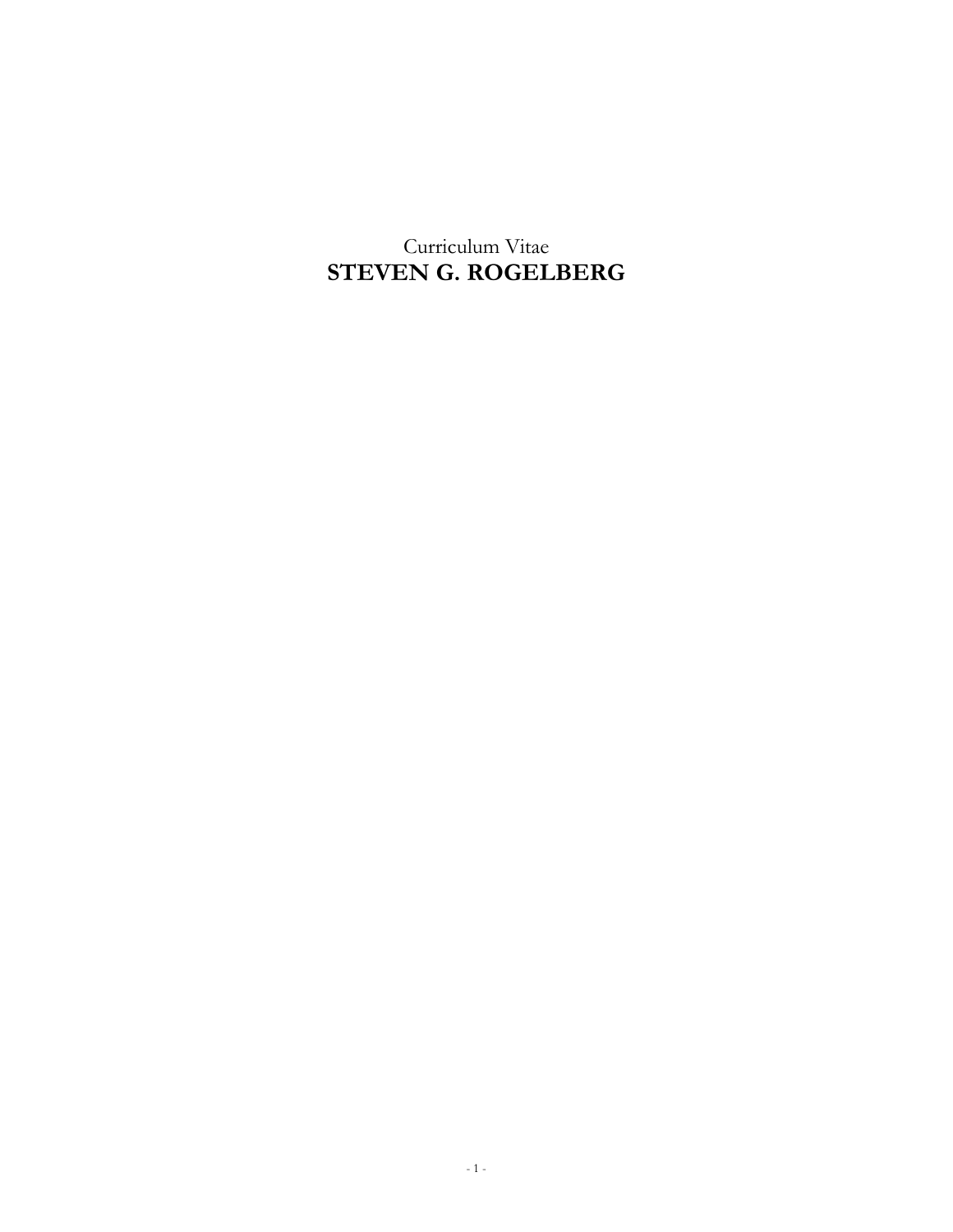# **Biography**

Dr. Steven G. Rogelberg holds the title of Chancellor's Professor at UNC Charlotte for distinguished national, international and interdisciplinary contributions. He is a Professor of Organizational Science, Management, and Psychology at well as the Director of Organizational Science. He has over 100 publications and over 50 invited speeches/colloquiums addressing issues such as team effectiveness, leadership, engagement, health and employee well-being, meetings at work, and organizational research methods. Other awards and honors include receiving the SIOP Distinguished Service Award, Bowling Green State University (BGSU) Psi Chi Professor of the Year Award, Fellow of the Society of Industrial and Organizational Psychology, Fellow of the Association for Psychological Science, serving as the 2000 BGSU graduation commencement speaker, and receiving the BGSU Master Teacher Award. He is the Editor of the *Journal of Business and Psychology*, the *Talent Management Essentials* book series, and serves(ed) as a Special Feature Guest Editor for *Organizational Research Methods* and *Small Group Research*. He served as Editor-in-Chief of the two-volume *Encyclopedia of Industrial and Organizational Psychology* (2006) and the *Handbook of Research Methods in Industrial and Organizational Psychology* (2002, 2004). Key professional leadership roles have included Program Chair for the Society of Industrial and Organizational Psychology (SIOP), elected Science and Research Officer (SIOP), serving as Chair of the SIOP Education and Training committee, and serving as Chair of SIOP's Katrina Relief and Assistance effort. Dr. Rogelberg has received over \$2,000,000 of external grant funding including from the National Science Foundation. He has founded and currently directs two large outreach initiatives focusing on nonprofit organization health and effectiveness. Nearly 200 nonprofits have been served. He has been a visiting scholar and guest speaker at universities around the world including: BI Norwegian Business School (Norway), Peking University (China), University of Edinburgh (Scotland), Reykjavik University (Iceland), Hong Kong Baptist University, Hong Kong City University, The University of Sheffield (England), The University of Zurich (Switzerland), The University of Tel Aviv (Israel), Technion University (Israel), Concordia University (Canada) the University of Mannheim (Germany) and Catholic University of Louvain (Belgium). Dr. Rogelberg currently provides ad hoc reviews for a number of journals, as well as the U.S. National Science Foundation, Swiss, National Science Foundation, and serves(ed) on the editorial board for *Journal of Applied Psychology*, *Journal of Management, the Review of Work and Organizational Psychology (Revista de Psicología del Trabajo y las Organizaciones), Group Dynamics: Theory, Research, and Practice*, the *SIOP Professional Practice Book Series* and *The Industrial Psychologist*. His research has been profiled on Public Television, Radio (e.g., NPR, CBC, CBS), Newspapers (e.g., *Chicago Tribune; LA Times, Wall Street Journal, Washington Post London Guardian*) and Magazines (e.g., National Geographic, Scientific American Mind). Companies for whom he has provided consulting services include: IBM, Family Dollar, Grace Cocoa, Vulcan Materials, VF Corporation, National Society for Black Engineers, Proctor & Gamble, Brush Wellman, Marathon Ashland Petroleum, Center for Self-Directed Work Teams, Toledo Area Regional Transit Authority, Mid-American Information Services, and Marshall-Qualtec. Before completing his Ph.D. in Industrial/Organizational Psychology at the University of Connecticut in 1994, he received his undergraduate B.Sc. degree from Tufts University in 1989.

# **Annotated Biography**

Dr. Steven G. Rogelberg holds the title of Chancellor's Professor at UNC Charlotte for distinguished national, international and interdisciplinary contributions. He is a Professor of Organizational Science, Management, and Psychology at well as the Director of Organizational Science. He has over 100 publications addressing issues such as team effectiveness, leadership, engagement, health and employee well-being, meetings at work, and organizational research methods. Other awards and honors include receiving the Distinguished Service Award, Psi Chi Professor of the Year Award, Fellow of the Society of Industrial and Organizational Psychology, and the BGSU Master Teacher Award. He is the Editor of the *Journal of Business and Psychology* and the *Talent Management Essentials* book series. Key professional leadership roles have included Program Chair for the Society of Industrial and Organizational Psychology (SIOP), elected Science and Research Officer (SIOP), and serving as Chair of the SIOP Education and Training committee. He has founded and currently directs two large outreach initiatives focusing on nonprofit organization health and effectiveness. Nearly 200 nonprofits have been served. He has been a visiting scholar and guest speaker at universities around the world including: BI Norwegian Business School (Norway), Reykjavik University (Iceland), Hong Kong Baptist University, Peking University (China), Hong Kong City University, The University of Sheffield (England), The University of Zurich (Switzerland), The University of Tel Aviv (Israel), Technion University (Israel), Concordia University (Canada) the University of Mannheim (Germany) and Catholic University of Louvain (Belgium). His research was profiled on Public Television, Radio (e.g., NPR, CBC, CBS), Newspapers (e.g., *Chicago Tribune; LA Times, Wall Street Journal, Washington Post, London Guardian*) and Magazines (e.g., National Geographic, Scientific American Mind).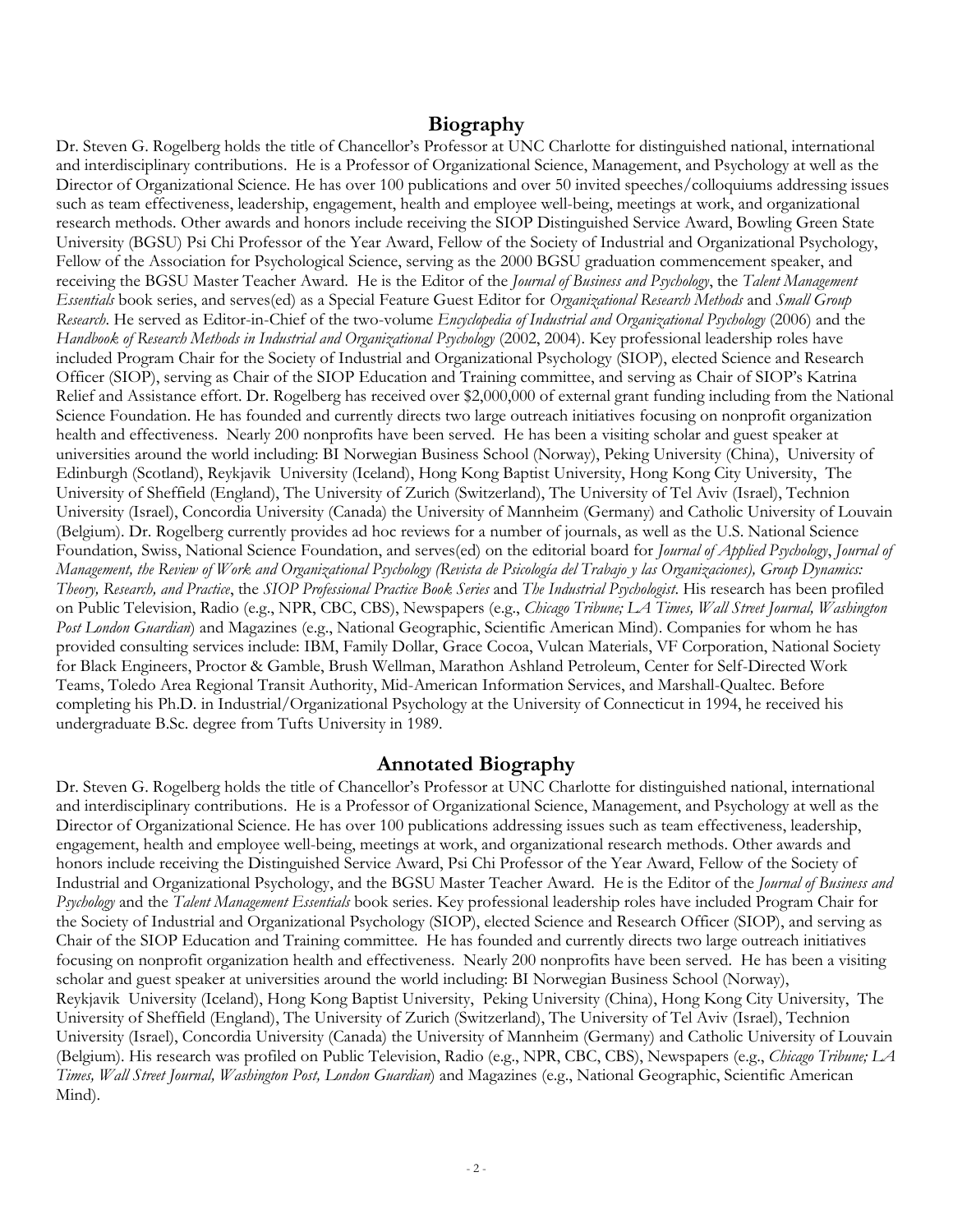# Curriculum Vitae **STEVEN G. ROGELBERG**

Organizational Science, University of North Carolina Charlotte 4025 Colvard Hall, 9201 University City Boulevard, Charlotte, NC 28223-0001 [sgrogelb@uncc.edu;](mailto:sgrogelb@uncc.edu) (v) 704.442.5612

# **1. Education**

| Ph.D. | Industrial/Organizational Psychology, University of Connecticut, 1994 |
|-------|-----------------------------------------------------------------------|
| M.A.  | Industrial/Organizational Psychology, University of Connecticut, 1991 |
| B.S.  | Psychology, Tufts University, 1989                                    |

# **2. Academic Experience**

# **University of North Carolina - Charlotte, North Carolina**

### *Chancellor's Professor (2013 – present)*

- Designated by the Board of Trustees as the inaugural "Chancellor's Professor" at UNC Charlotte. The appointment is described in the University bylaws as follows: "The title of Chancellor's Professor is a campus-wide recognition of outstanding contributions primarily in a specific discipline, but exhibiting an interdisciplinary character enabling contributions in more than one department or college. The purpose is to bestow on an individual an academic rank which transcends disciplinary lines and to allow each designated individual the greatest latitude in teaching, scholarship, and community engagement. The title is given to a full professor who is not only a scholar of international and national distinction but also who has a demonstrated record of significant achievement within the university community. There should be no more than one Chancellor's Professor distinction awarded per year, but each Chancellor's Professor should hold the title for life."

# *Director, Organizational Science (2005 – present)*

- Responsible for the administration and leadership of this free-standing interdisciplinary unit supported by the Belk College of Business and the College of Liberal Arts & Sciences. The unit is composed of faculty from Management, Psychology, Communication Studies, and Sociology. It is dedicated to the integration of faculty studying the world of work and the training of future inter-disciplinary doctoral scholars and practitioners in the organizational sciences. Responsibilities include, but are not limited to, issues pertaining to the curriculum, promoting and supporting diversity, physical space, planning, assessment, faculty development, promoting scholarship, fund-raising, course scheduling, assistantships/student funding, enrollment management, representing the program to internal and external constituencies, handling student issues, space and facilities, program development, assessment activities, annual reporting, strategic planning, I/T management, student recruitment, coordinating faculty (16 core faculty and 10 affiliated faculty), tenure assessment, and serving on Dean's council. This also includes special initiatives such as the creation of the Organizational Science Summer Diversity Institute designed to increase the representation of minorities in graduate education and our establishment of a series of internationalization efforts. As Director, I report directly into the Deans of the two colleges. I am responsible for managing budgets totaling over \$600,000.

# *Professor of Organizational Science, Professor of Management*

*Professor of Psychology, Communication Studies Faculty Affiliate, Adjunct Professor of Sociology (2003 – present)* 

- Research interests include team effectiveness, health and employee well-being, meetings at work, organizational research methods, and leadership (detail below).
- Taught and chaired undergraduate, masters, and doctoral students (detail below).
- Served on departmental, college, and university committees (detail below).
- Teach in MA, MBA, PhD, EMBA (Hong Kong), and undergraduate programs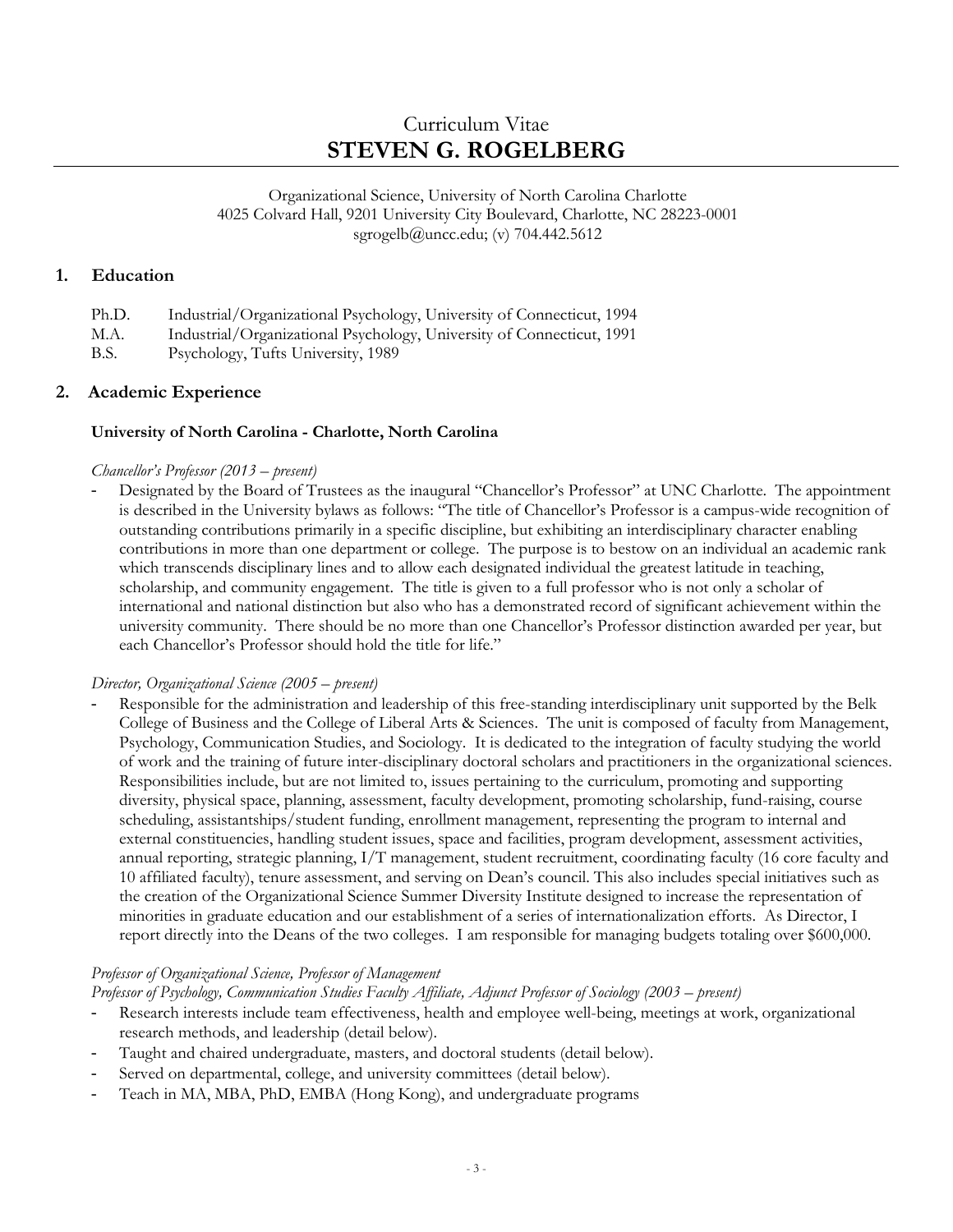### *Provost Faculty Fellow* (2012 – present)

- Part-time member of the staff of the Office of the Provost and Vice Chancellor for Academic Affairs. This is an internal program akin to Fellow of the American Council on Education.
- Report into the Provost and work directly with the Provost on special projects around student success. Spearheading initiatives focused on transfer student performance and derailment as well as focusing on undergraduate job-school intersections/conflict and gaming-school intersections/conflict. The work is intervention focused.

### *Founder and Director, Organizational Science Ceenter (*2005 – present)

- Designed, implemented and direct this active management and human resources consulting unit (OSC). The OSC provides organizations with consulting services associated with promoting employee and organizational health, wellbeing and effectiveness. OSC helps secure student training opportunities and internships. It provides research and funding opportunities for faculty. Client organizations include large, small, non-profit and government organizations. OSC has brought in over \$500,000.

# *Faculty Associate, Center for Professional and Applied Ethics* (2006 – present)

- Engage in center activities
- Provide advice and counsel to Director as requested

# *Director, Industrial and Organizational Psychology* (2003 – 2008)

Responsible for the leadership and administration of the IO MA program. This included curriculum issues, course scheduling, student and faculty affairs, communication, admissions, graduate assistantship funding, and representing the program to internal and external constituencies.

# **Bowling Green State University - Bowling Green, OH**

*Associate Professor of Psychology (*2000 – 2003); *Assistant Professor of Psychology (*1994 – 2000)

# *Director, The Institute for Psychological Research and Application*, (1998 – 2003)

- Responsible for leading this consulting and outreach institute bringing in close to 1 million dollars of revenue.
- Provided vision and direction in setting goals and policies, establishing and maintaining external clients and partnerships, overseeing internal operations, budgeting, supervision, and marketing.

# **Eastern Connecticut State University - Willimantic, CT**

*Instructor, Organizational Relations Program and Department of Psychology (1993-1994)*

# **3. Guest Professor/Visiting Scholar**

Chilean Ministry of Economy, Catholic University of Chile (2015) University of Vienna, Austria (2015) University of Edinburgh Business School, Scotland (2014) Renmin University/Peking University, China (2013) Dept. of Leadership and Organisational Behaviour, BI Norwegian Business School, Norway (2013) School of Business, Reykjavik University, Iceland (2013) National Research Centre for the Working Environment, Copenhagen, Denmark (2013) George Mason University (VA). Psychology (2012) Suffolk University (Boston). Management (2011). University of Zurich, Switzerland. Psychology (2010) University of Trento, Italy. Psychology (2010) L'Université du Québec à Montréal , Canada. Management (2010)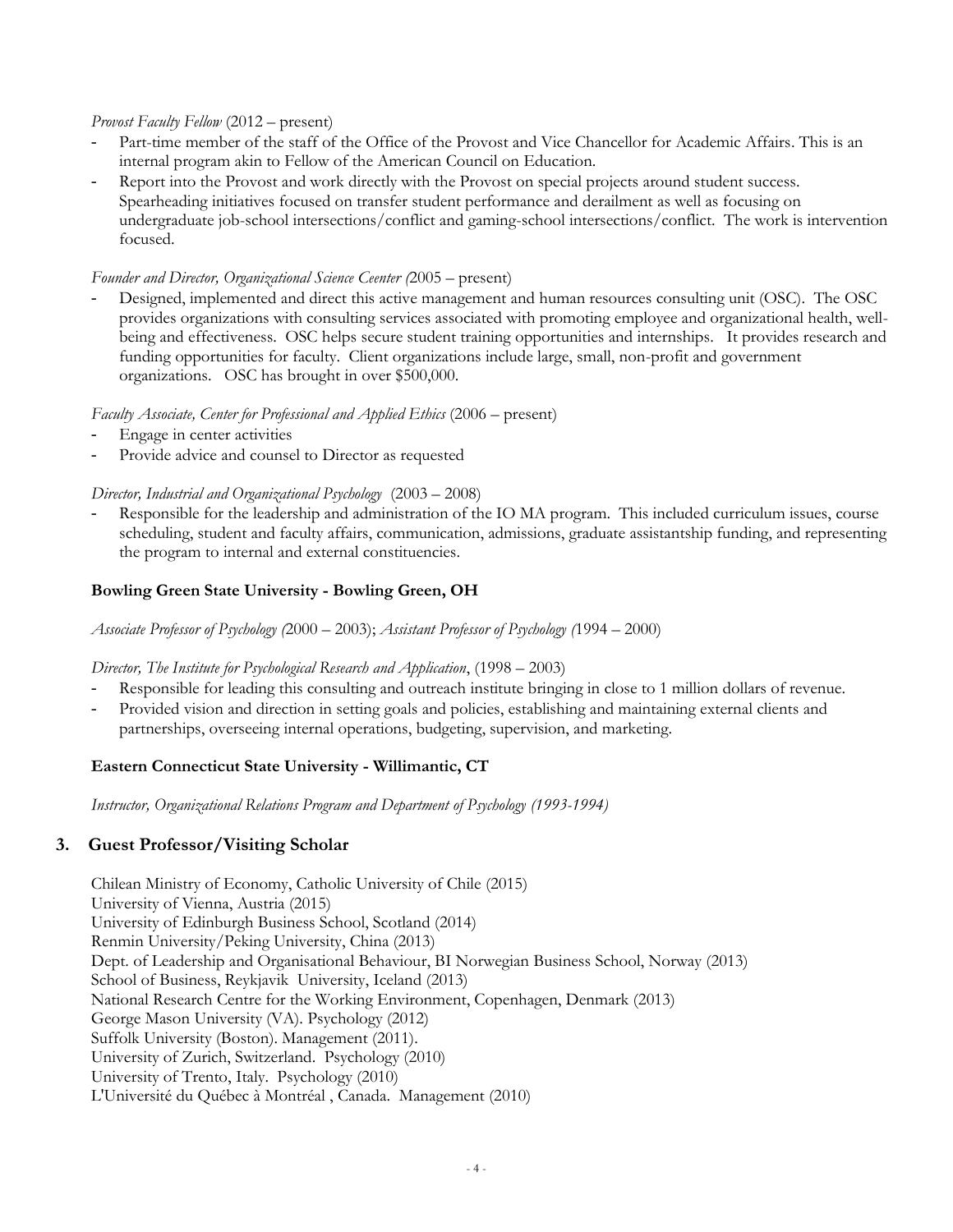Concordia University, Canada. School of Business (2008) Tel Aviv University, Israel. College of Business (2005) Technion University, Israel. Industrial Engineering and Management (2005) University of Sheffield, England. Institute of Work Psychology/Management Dept (2001/2002) University of Mannheim, Germany. ZUMA (2001/2002) Catholic University of Louvain, Belgium. Department of Psychology (2002)

# **4. Key National Professional Leadership Roles**

Editor, Journal of Business and Psychology (2009 - ).

- 400 submissions on OB, HR or I/O Psychology evaluated each year. The editorial team consists of nearly 200 scholars. Submissions and downloads are currently at record levels and up 3-fold since 2008. Acceptance rate is 11%. Impact factor of the journal of the journal has risen from a .44 to 1.74. Four special features have occurred or in progress. They are: The State of Practice; 50<sup>th</sup> Anniversary of the Civil Rights Act in the United States; Inductive Research; and Nothing, Zilch, Nil: Advancing Organizational Science One Null Result at a Time.
- Founder and leader, 10 Journal Hybrid Registered Reports Initiative

Executive Board Member, Society of Industrial and Organizational Psychology (2011 - 2014).

Voting member of senior leadership team.

Elected Research and Science Officer, Society of Industrial and Organizational Psychology (2011 - 2014).

- The Research and Science Officer oversees the Scientific Affairs and Institutional Research committees and provides services and support to members involved in the conduct of basic and applied research including science advocacy. More with senior staff of multiple US Senators around the importance of the science of work and organizations.

Co-founder. Editorethics.com. (2012 - ).

- Along with Debra Rupp, started an initiative focusing on improving the integrity of our science mostly focusing on editor ethics. We created a voluntary code of conduct and an online community focusing on ethics in publishing. Created and implemented an affirmation process targeting all journal editors in IO/OB/HR. Advertised the website widely so as to create an accountability around the integrity issues advocated.

Program Chair, Society of Industrial and Organizational Psychology (2007 - 2008).

Responsible for the intellectual content of the largest I/O psychology conference in the world spanning 3-days of content. Coordinated and managed the efforts of over 1000 committee members/reviewers including oversight of theme tracks, invited speakers, seminars, review of 1300 submissions, continuing education credits, and other conference activities.

Founding Chair Katrina Relief and Assistance Effort, Society of Industrial and Organizational Psychology. (2005-2006).

Mobilized resources and coordinated a large number of external constituencies to help affected members (e.g., rebuild libraries, find placements) and affected businesses in New Orleans. The humanitarian work conducted received commendation by the state of Louisiana through Senate Resolution No. 118. Also led to recognition from the American Society of Association Executives and the Center for Association Leadership naming SIOP to its 2007 Associations Advance America Honor Roll.

Chair Education and Training, Society of Industrial and Organizational Psychology (2004-2006).

Led 10 subcommittees and approximately 50 committee members dealing with the current state and desired state of I/O education. Established a wide range of initiatives to promote educational quality and inclusion. Some accomplishments include the creation of a masters level student consortium; a consumer guide to navigating rankings of I/O programs; a review of APA doctoral and post-doctoral guidelines; the creation of an ambassadors program designed to provide I/O speakers and mentors to colleges and universities without an I/O presence; the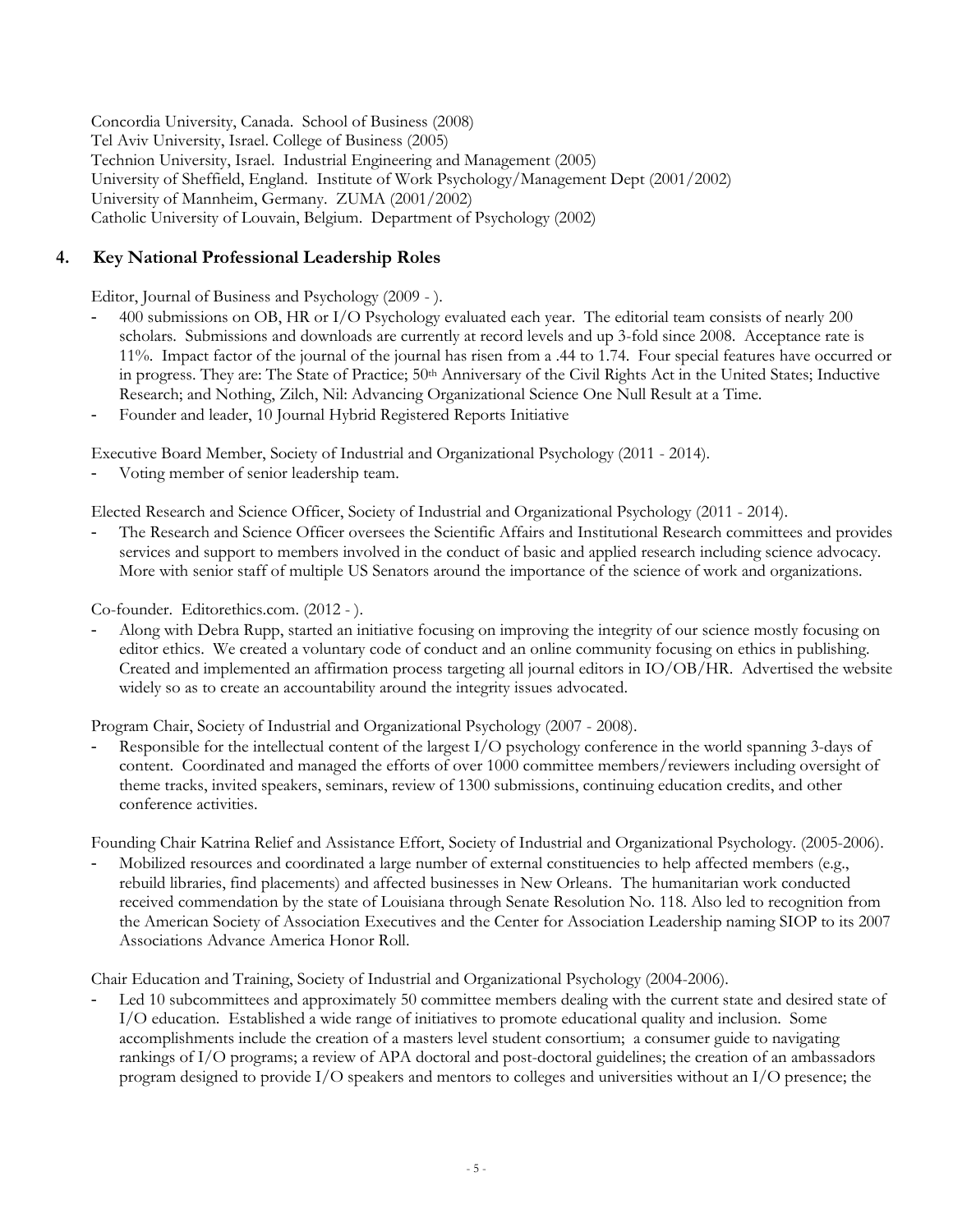development of a teaching of I/O psychology dynamic WIKI website, outreach initiatives focused on high school teachers, and a benchmarking study of undergraduate concentrations in I/O.

# **5. Editorial and Reviewing Work**

Editor (see above), *Journal of Business and Psychology* (2009-)

Regional Editor, *Global Business Perspectives*, (2012- 2014)

Special Feature Guest Editor, *Journal of Business and Psychology*, Nothing, Zilch, Nil: Advancing Organizational Science One Null Result at a Time. (2011 - 2014). Co-Editors: Ron Landis, Larry James, Chuck Lance, Charles Pierce

Special Feature Guest Editor, *Journal of Business and Psychology*, Inductive Research in Organizatons. (2012 - 2014). Co-Editors: Ann Marie Ryan, Neal Schmitt, Paul Spector, Robert Vandenberg, and Sheldon Zedeck.

Special Feature Guest Editor, *Small Group Research*, Meeting at Work: Advancing Theory and Practice (2009-2011). Co-Editors: Cliff Scott and Linda Shanock.

Special Feature Guest Editor, *Organizational Research Methods*, Nonresponse to Organizational Surveys (2005 - 2007). Co-Editor: Jeff Stanton.

Consulting Editor, *Journal of Applied Psychology* (2008 - ); *Review of Work and Organizational Psychology (Revista de Psicología del Trabajo y las Organizaciones) (2009-)*

Editorial Board: *Journal of Management*. (2006 – 2008, 2011 -); *Group Dynamics: Theory, Research, and Practice* (1999 - 2002). *The Industrial-Organizational Psychologist* (1998 - 2001) Society of Industrial and Organizational Psychology *Professional Practice Book Series* (2003 -2011), *Fundamentals in Human Resource Management* (2007)

Editorial Advisory Board: *American Journal of Business* (2011-)

U.S. National Science Foundation, Panel Member IGERT Grant Review (2007); Swiss National Science Foundation

Editor-in-Chief, *Talent Management Essentials* Book Series produced by Blackwell-Wiley. (2006 - 2008)

Ad hoc reviewer, *Academy of Management Journal, Journal of Occupational and Organizational Psychology, Scandinavian Journal of Management, Organizational Research Methods, Small Group Research; Journal of Applied Psychology; Personnel Psychology; Group Dynamics, Theory, Research and Practice; Current Directions in Psychological Science; Journal of Applied Social Psychology, International Journal of Selection and Assessment, Journal of American Veterinary Medical Association, Academy of Management Conference, SIOP Conference, Midwestern Association Graduate Schools Distinguished Thesis Award*

External evaluator: Center for Organization and Innovation at the University of Sheffield in the United Kingdom.

# **6. Awards and Honors**

One of four finalists for the Provost Faculty Award for Community Engagement.

Society of Industrial and Organizational Psychology Distinguished Service Contributions Award.

Fellow, Society of Industrial and Organizational Psychology

Fellow, Association for Psychological Science (APS).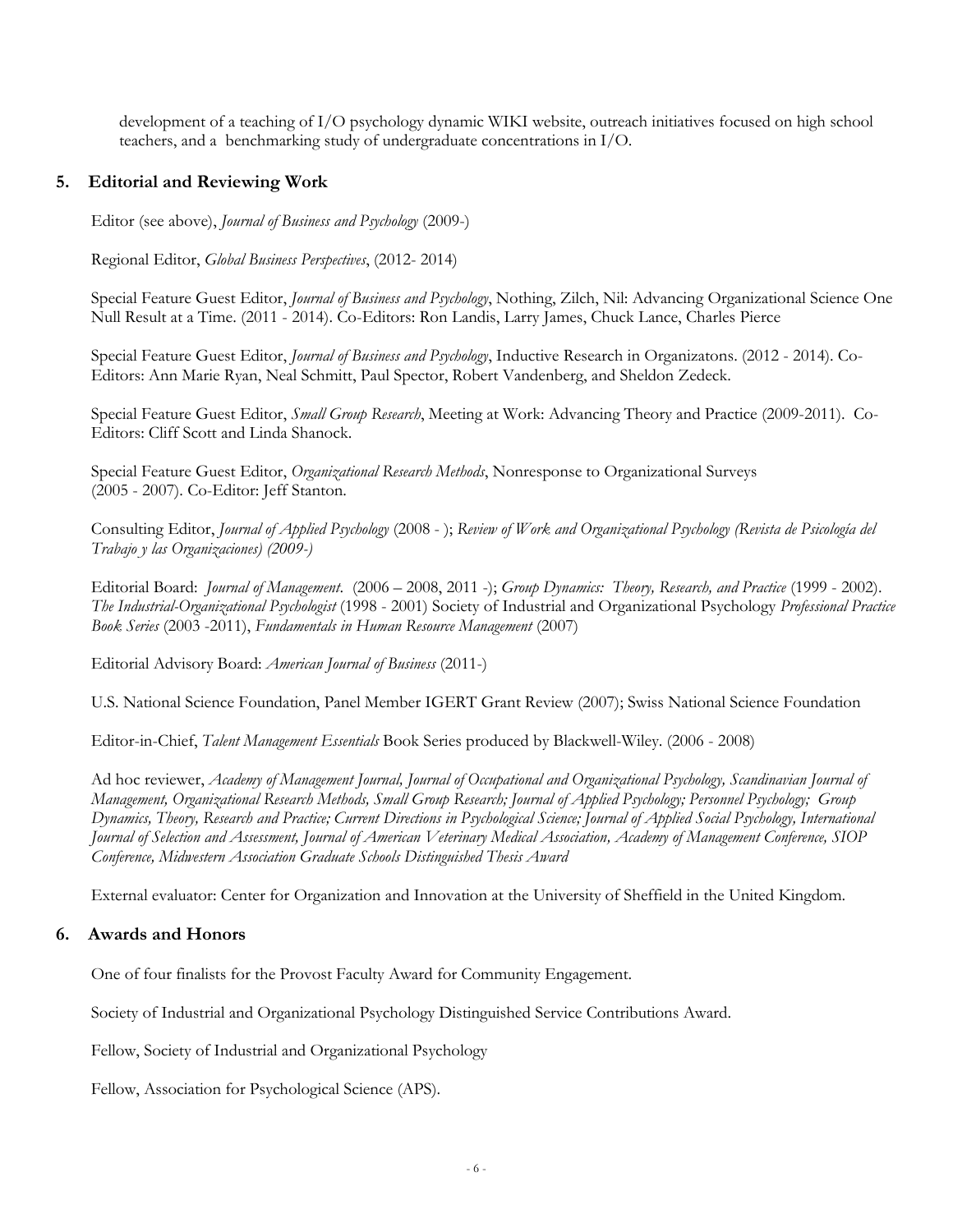Bowling Green State University Master Teacher Award.

Bowling Green State University UPA/Psi Chi Professor of the Year.

University Professor (see above), University of North Carolina Charlotte

Provost Faculty Fellow (see above), University of North Carolina Charlotte

Elected Science and Research Officer (see above), Society of Industrial and Organizational Psychology

Selected for and participated in the year long Arts and Science Council Cultural Leadership Program.

Fellow, Center for the Advancement of Research Methods and Analysis (CARMA)

Educators' Honour Roll, University of Ottawa

BGSU Authors and Artist Award given by the Friends of University Libraries.

Bowling Green State University Commencement Speaker.

Bowling Green State University Alumni Research Fellowship

University of Connecticut Research Foundation Doctoral Dissertation Fellow, Pre-Doctoral Fellow, Summer Fellow, and Special Graduate Student Fellow

# **7. External Funding**

\$2,000,000: National Science Foundation (funded 2015-2020). The Connected Learner: Design Patterns for Transforming Computing and Informatics Education. Co-PI

\$22,000: Maddies Fund (Funded 2015-2016). Exploring Foster Program Challenges. PI

\$3,000,000: National Science Foundation (not funded). Project Title: Data-Enabled Design Thinking: An Innovative Approach to Enhancing STEM through Integrating Data Science/Analytics with Design Thinking in Graduate Education. Co-PI

\$995,000: National Science Foundation (not funded). Project Title: Innovation Analytics to Improve Student Learning and Retention through Student Centric Affinity Groups: A Focus on Science Education. Co-PI

\$40,000: The Humane Society of the United States (2014). Topic: Non-profit and volunteer management, Shelter Health Project

\$20,000: The Humane Society of the United States (2013). Topic: Non-profit and volunteer management

\$20,000: The Humane Society of the United States (2012). Topic: Volunteer program assessments

\$40,000: The Humane Society of the United States (2010-2011). Topic: Non-profit and volunteer management

\$25,000: The Humane Society of the United States (2008). Topic: Dirty work.

\$20,500: National Science Foundation (2007-2009). Topic: Ethics education. Co-Pi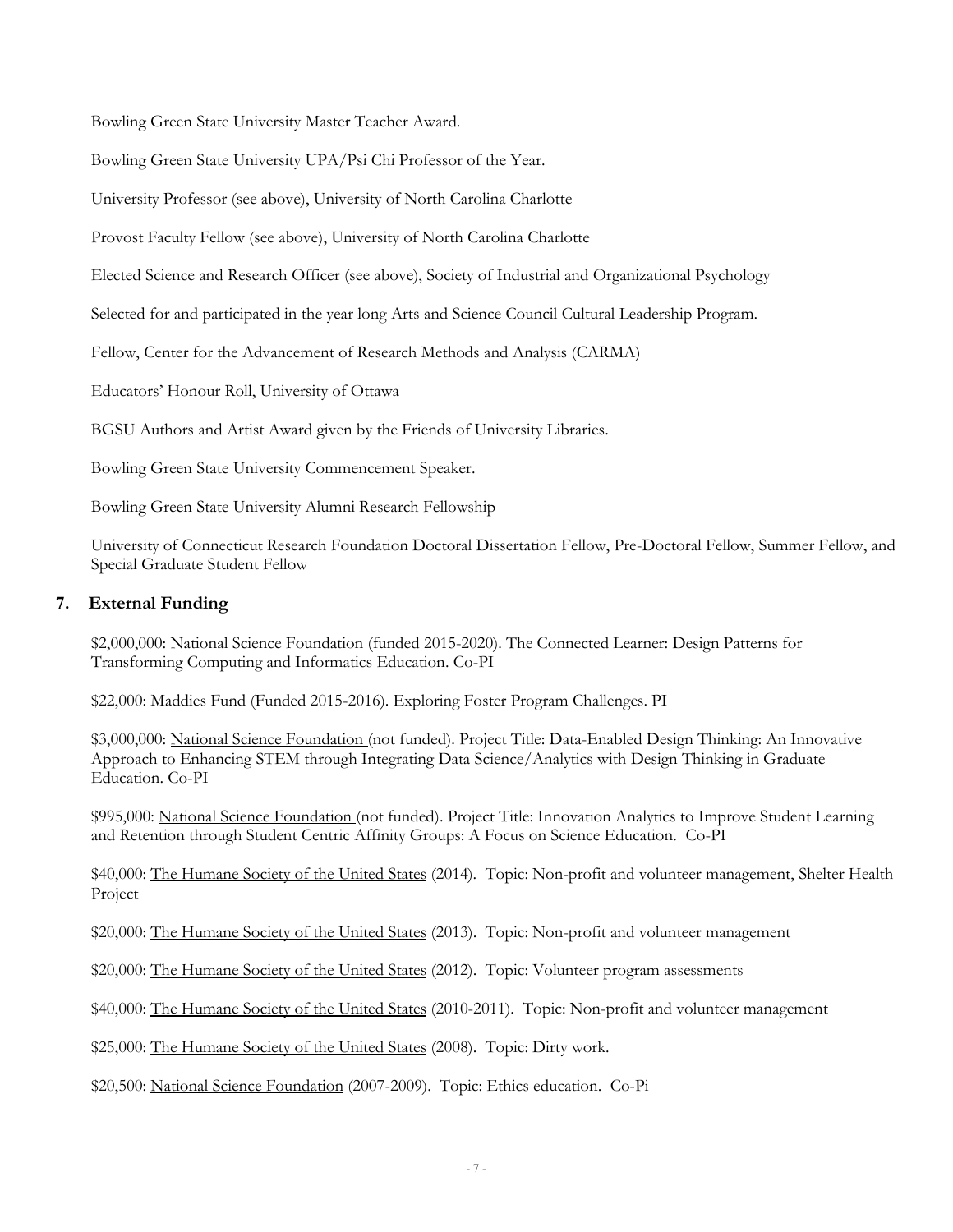\$20,000: The Humane Society of the United States (2008). Topic: Employee well-being and volunteer interactions.

\$9,500: The Humane Society of the United States (2007). Topic: Animal shelter health and well-being, a long-term improvement effort.

\$20,000: The Humane Society of the United States (2007-2008). Topic: The management and mismanagement of a volunteer workforce - - turnover, work attitudes and organizational commitment.

\$8, 750: Carolina Tractor (2006-2007). Topic: Establishment of a strategic human resources management platform

\$20,000: The Humane Society of the United States (2006-2007). Topic: Improving Animal Shelter Well-being and Effectiveness: Establishment of national norms and the advancement of the Shelter Diagnostic System. Other PI: Reeve, C.

\$10,000. Strataforce (2006). Topic. Immigrant diversity at work: Challenges and obstacles to successful integration. Other PI: Jennifer Welbourne

\$75,000: The Humane Society of the United States (2004-2006). Topic: "Dirty Workers", stress and well-being. Other PI: Reeve, C.

\$5,715: Proctor and Gamble (2003). Topic: Internet test equivalency. Other PI: Zickar, M.

\$10,000: The Humane Society of the United States (2001-2003). Topic: Euthanasia related stress.

\$5,000: Patricia and Olin Smith Faculty Grant (2001). Topic: Meetings burnout.

\$21,450: National Society of Black Engineers (2001). Topic: Recruitment and retention of minorities.

\$5,960: The Humane Society of the United States (2001). Topic: Euthanasia related stress.

\$2,828: Brush Wellman (2000). Topic: Interview effectiveness.

\$44,760: National Society of Black Engineers (2000). Topic: Recruitment and retention of minorities. Other PI: Stanton, J.

\$9,336: Spartan Stores Inc. (2000). Topic: Survey research methods.

\$5,660: The Andersons, Inc. (1999-2000). Topic: Sexual harassment in the workplace.

\$22,570: National Society of Black Engineers (1999). Topic: Recruitment and retention of minorities. Other PI: Stanton.

\$38,254: Brush Wellman (1998-1999). Topic: Employee health and safety. Other PI's: O'Brien, W., & Smith, C.

\$21,500: National Society of Black Engineers (1998-1999). Topic: Recruitment and retention of minorities. Other PI: Stanton, J.

### **8. Publications**

My research, at face, is quite eclectic in content. However, it generally falls into 5 principal themes: 1) organizational research methods; 2) teams/meetings; 3) dirty work/stress; 4) service/helping and most recently 5) leadership.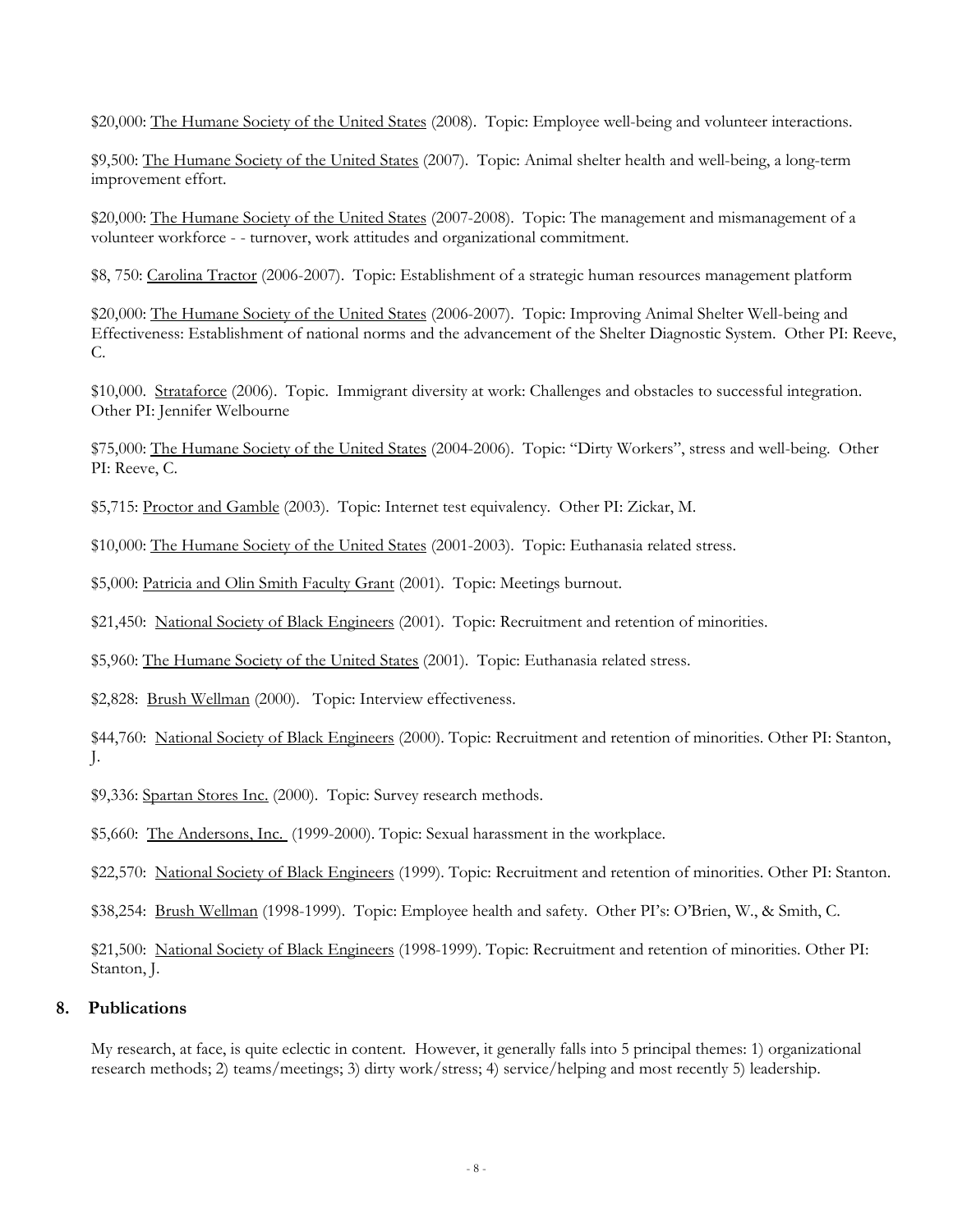### **Books**

Allen, J. A., Lehmann-Willenbrock, N., & Rogelberg, S. G. (Eds). (2015) *). The Cambridge Handbook of Meeting Science.* New York, NY: Cambridge University Press

Rogelberg, S. G. (2nd Ed.) (in process). *The Encyclopaedia of Industrial and Organizational Psychology*, Volume 1. Thousand Oaks, California: Sage Publishing.

Rogelberg, S. G. (2nd Ed.) (in process). *The Encyclopaedia of Industrial and Organizational Psychology*, Volume 2. Thousand Oaks, California: Sage Publishing.

Rogelberg, S. G. (2nd Ed.) (in process). *The Encyclopaedia of Industrial and Organizational Psychology*, Volume 3. Thousand Oaks, California: Sage Publishing.

Rogelberg, S. G. (2nd Ed.) (in process). *The Encyclopaedia of Industrial and Organizational Psychology*, Volume 4. Thousand Oaks, California: Sage Publishing.

Rogelberg, S. G. (Ed.) (2006). *The Encyclopaedia of Industrial and Organizational Psychology*, Volume 1. Thousand Oaks, California: Sage Publishing.

Rogelberg, S. G. (Ed.) (2006). *The Encyclopaedia of Industrial and Organizational Psychology*, Volume 2. Thousand Oaks, California: Sage Publishing.

Rogelberg, S. G. (Ed). (2002, 2004). *Handbook of Research Methods in Industrial and Organizational Psychology*. London: Blackwell.

Rogelberg, S.L. & Rogelberg, S.G. (2001). Instructor's Manual. To accompany Salkind N.J., *Statistics For People Who Think They Hate Statistics*. Thousand Oaks, California: Sage Publications.

# **Journal Articles**

Student authors are **bolded**

Baran, B. E., Rogelberg, S. G., & Clausen, T. In press. Routinized killing of animals: Going beyond dirty work and prestige to understand the well-being of slaughterhouse workers. *Organization*.

King, E. B., Rogelberg, S. G., Hebl, M. R., Braddy, P. W., Shanock, L. R., Doerer, S. C., & McDowell‐Larsen, S. (2016). Waistlines and Ratings of Executives: Does Executive Status Overcome Obesity Stigma?. *Human Resource Management*, *55*(2), 283-300.

Heggestad, E. D., Rogelberg, S., **Goh**, A., & Oswald, F. L. (2015). Considering the effects of nonresponse on correlations between surveyed variables: A simulation study to provide context to evaluate survey results. *Journal of Personnel Psychology, 14*(2), 91-103.

Geimer, J. L., Leach, D. J., **DeSimone**, J. A., Rogelberg, S. G., & Warr, P. B. (2015). Meetings at work: Perceived effectiveness and recommended improvements. *Journal of Business Research, 68*(9), 2015-2026.

**Thornton**, M. A., **Stewart**, O. J., Rupp, D. E., & Rogelberg, S. G. (2014). Catalyzing Ethical Behavior Among Journal Editors in the Organizational Sciences and Beyond. *Journal of Information Ethics, 23*(2), 9-21.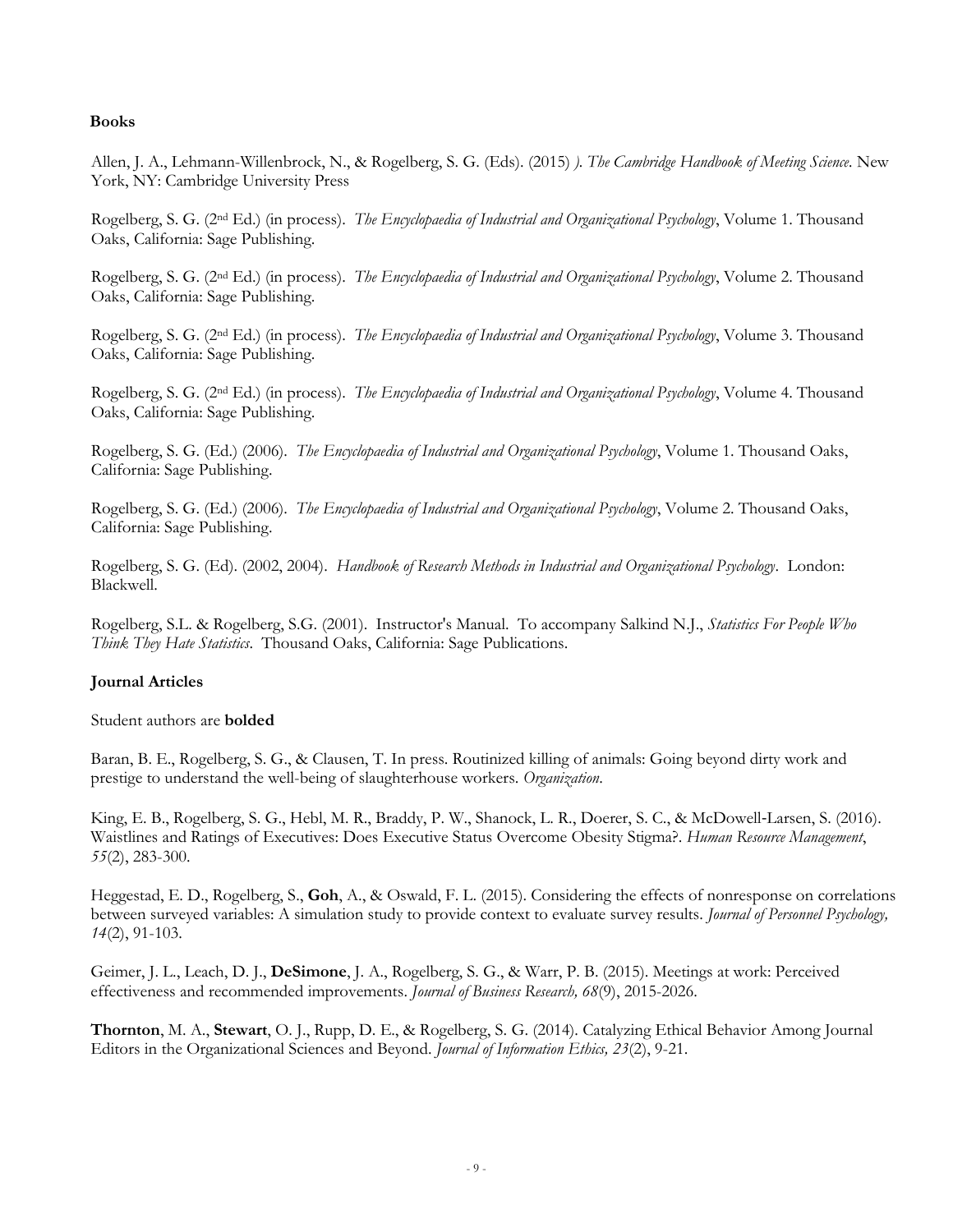Rupp, D. E., **Thornton**, M. A., Rogelberg, S. G., **Olien**, J. L., & **Berka**, G. (2014). The Characteristics of Quality Scholarly Submissions: Considerations of Author Team Composition and Decision Making. *Journal of Management*, *40*(6), 1501–1510. doi:10.1177/0149206314547387

**Berka**, G., **Olien**, J., Rogelberg, S. G., Rupp, D. E., & **Thornton**, M. A. (2014). An Inductive Exploration of Manuscript Quality and Publication Success in Small Research Teams. *Journal of Business and Psychology*, 29(4), 725-731.

**McAbee**, S. T., King, E. B., Allen, T. A., Converse, P. C., Eby, L. T., Leslie, L. M., Meyer, R. D., Oswald, F. L., Rogelberg, S. G., Stark, S., & Yang, L. (2014). Including science advocacy in the IO curriculum*. Industrial and Organizational Psychology: Perspectives on Science and Practice, 7(1), 61-65*

**Allen**, J. A., Beck, T., Scott, C., & Rogelberg, S. G. (2014). Understanding workplace meetings: A qualitative taxonomy of meeting purposes. *Management Research Review*, 37(9), 791-814.

**Lopina**, E. C., **Dunn**, A. M., **Olien**, J. L., Rogelberg, S. G. (2014). The volunteer program assessment: Promoting nonprofit organizational effectiveness. *E-Volunteerism, 14*(2). Retrieved from<http://www.e-volunteerism.com/>

Landis, R. & Rogelberg, S.G.; equal authorship (2013). Our Scholarly Practices are Derailing our Progress: The Importance of "Nothing" in the Organizational Sciences. *Industrial and Organizational Psychology: Perspectives on Science and Practice*, 6(3), 299-302.

**Allen**, J. A. & Rogelberg, S. G. (2013). Manager-led Group Meetings: A context for promoting employee engagement. *Group and Organization Management*, 38(5), 543-569.

**Paustian-Underdahl**, S., Shanock; L., Rogelberg, S.G., Scott C., **Justice**, L., & Altman, D.G (2013). Antecedents to Supportive Supervision: An Examination of Biographical Data. . *Journal of Occupational and Organizational Psycholog,y,86, 288***–***309.*

**Paustian-Underdahl**, S. C., Shanock, L. R., Rogelberg, S. G., Scott, C. W., **Justice**, L., & Altman, D. G. (2013b). Building a business case for developing supportive supervisors. Journal of Occupational and Organizational Psychology, 86, 324**–**330.

Rogelberg, S.G., Scott, C., **Agypt**, B. **Williams**,J., Kello, J., **McCausland**, T., & **Olien**, J. (2013). Lateness to Meetings: Examination of an Unexplored Temporal Phenomenon. *European Journal of Work and Organizational Psychology.*

**Loignon**, A.C., **Myers**, H., & Rogelberg, S.G. (2013). Looking back and glimpsing forward: Publication topics in Industrial-Organizational Psychology and Organizational Behavior. *Global Business Perspectives*, *1* (3), 181-197.

Rogelberg, S. G., **Justice**, L., Braddy, P. W., **Paustian-Underdahl**, S. C., Heggestad, E., Shanock, L., **Baran**, B. E., Beck, T., Long, S., **Andrew**, A., Altman, D.G., Fleenor, J.W. (2013). The Executive Mind: Leader Self-Talk, Effectiveness, and Strain. *Journal of Managerial Psychology*, *28*(2), 5-5.

**Baran**, B.E., Rogelberg, S.G., **Lopina**, E.C., **Allen**, J.A., Spitzmuller, C., & Bergman, M. (2012). Shouldering a silent burden: The toll of dirty tasks. *Human Relations*, 65(5), 597-626. Doi: 10.1177/0018726712438063

**Lopina**, E.C., Rogelberg, S.G., & **Howell**, B. (2012). Turnover in dirty work occupations: A focus on pre-entry individual characteristics. *Journal of Occupational and Organizational Psychology*, 85(2), 396-406. Doi: 10.1111/j.2044- 8325.2011.02037.x

Rogelberg, S. G., Shanock, L. R., & Scott, C. W. (2012). Wasted time and money in meetings: Increasing return on investment. *Small Group Research,* 43(2), 236-245*.* Doi: 10.1177/1046496411429170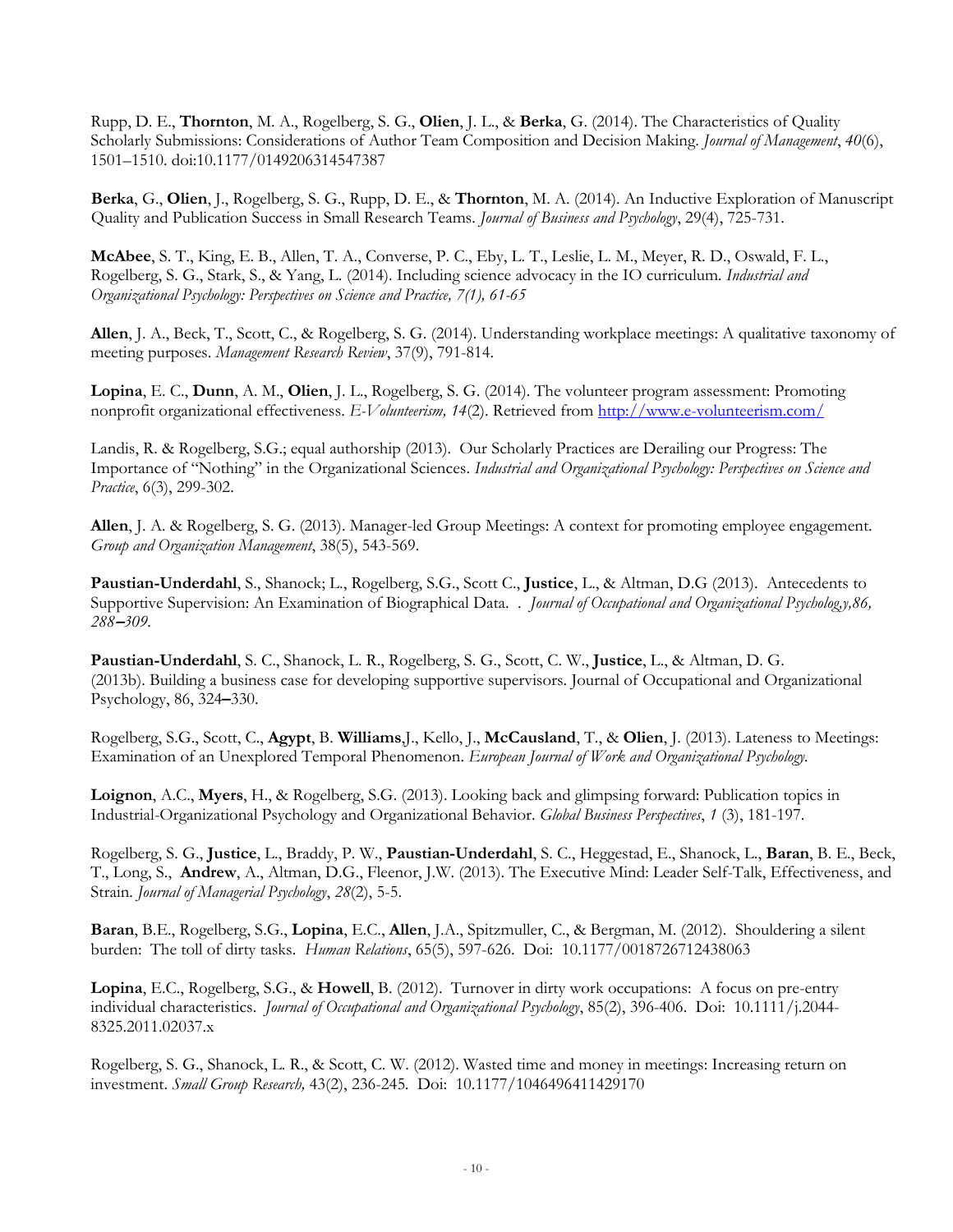Scott, C. W., Shanock, L., & Rogelberg, S. G. (2012). Meetings at work: Advancing theory and practice of meetings. *Small Group Research,* 43(2), 127-129*.* Doi:10.1177/1046496411429023

**Baran**, B. E., Shanock, L. R., Rogelberg, S. G., & Scott, C. W. (2012). Leading group meetings: Supervisors' actions, employee behaviors, and upward perceptions. *Small Group Research*, 43(3), 330-355. Doi: 10.1177/1046496411418252

**Allen**, J. A., **Sands**, S., **Coufal**, S., **Frear**, K., **Mudd**, M., & Rogelberg, S. G. (2012). Employees' feelings about more meetings: An overt analysis and recommendations for improving meetings. *Management Research Review*, 35(5), 405-418. Doi: 10.1108/01409171211222331

**Cohen**, M. A., Rogelberg, S. G., **Allen**, J. A., & Luong, A. (2011). Meeting design characteristics and attendee perceptions of staff/team meeting quality. *Group Dynamics: Theory, Research, and Practice*. Vol. 15, 90–104

Deal, J. J., Altman, D. G., & Rogelberg, S. G. (2010). Millennials at work: What we know and what we need to do (if anything). *Journal of Business and Psychology*, *25*(2), 191-199.

Rogelberg, S.G., **Allen**, J.A., Conway, J., **Goh**, A., **Currie**, L. & McFarland, B. (2010). Employee Experiences with Volunteers: Assessment, Description, Antecedents, and Outcomes. *Nonprofit Management and Leadership,* 20, 423-444

Shanock, L., Rogelberg, S. G., & Heggestad, E. D. (2010). A view into the future of organizational psychology: Our experiences with an interdisciplinary approach to graduate education. *Industrial and Organizational Psychology: Perspectives on Science and Practice,* 3, 272-276

Rogelberg, S. G., **Allen**, J. A., Shanock, L., Scott, C. W., **Shuffler**, M. (2010). Employee satisfaction with their meetings: A unique predictor of job satisfaction. *Human Resource Management,* 49(2), 149-172.

**Allen**, J. A., **Goh**, A., Rogelberg, S. G., & **Currie**, A. (2010). Volunteer Web Site Effectiveness: Attracting Volunteers via the Web. *International Journal of Volunteer Administration,* 27, 1-11

Unsworth, K., Rogelberg, S.G., & **Bonilla**, D. (2010). Emotional expressive writing to alleviate euthanasia-related stress. *Canadian Veterinary Journal*, 51, 775-777.

Conway, J., Rogelberg, S.G., **Pitts**, V. (2009). Workplace Helping: Interactive Effects of Personality and Momentary Positive Affect. *Human Performance, 22,* 321-339.

Leach, D.J., Rogelberg, S.G., Warr, P.B., & **Burnfield**, J.L. (2009). Perceived meeting effectiveness: The role of design characteristics. *Journal of Business and Psychology*, 24, 65-76.

**Baran**, B. E., **Allen**, J. A., Rogelberg, S. G., Spitzmüller, C., DiGiacomo, N., Best, J. L., **Carter**, N. T., Clark, O. L., **Teeter**, L., & Walker, A. G. (2009). Shelter employees and euthanasia-related strain: Advocated coping strategies. *Journal of the American Veterinary Medical Association,* 235, 83-88.

**Goh**, A., **Allen**, J. A., Rogelberg, S. G., & **Currie**, A. (2009). Using the Web to Effectively Attract Volunteers to Nonprofit Organizations. *International Journal of Volunteer Administration,* 26(3), 55-65.

**Allen**, J. A., Rogelberg, S. G., & Scott, J. (2008). Meaningful Meetings: Improve Your Organization's Effectiveness One Meeting at a Time. *Quality Progress,* April, 48-53.

Rogelberg, S.G., Scott, C.S., & Kello, J. (2007). The Science and Fiction of Meetings. *MIT Sloan Management Review,* 48, 18-21.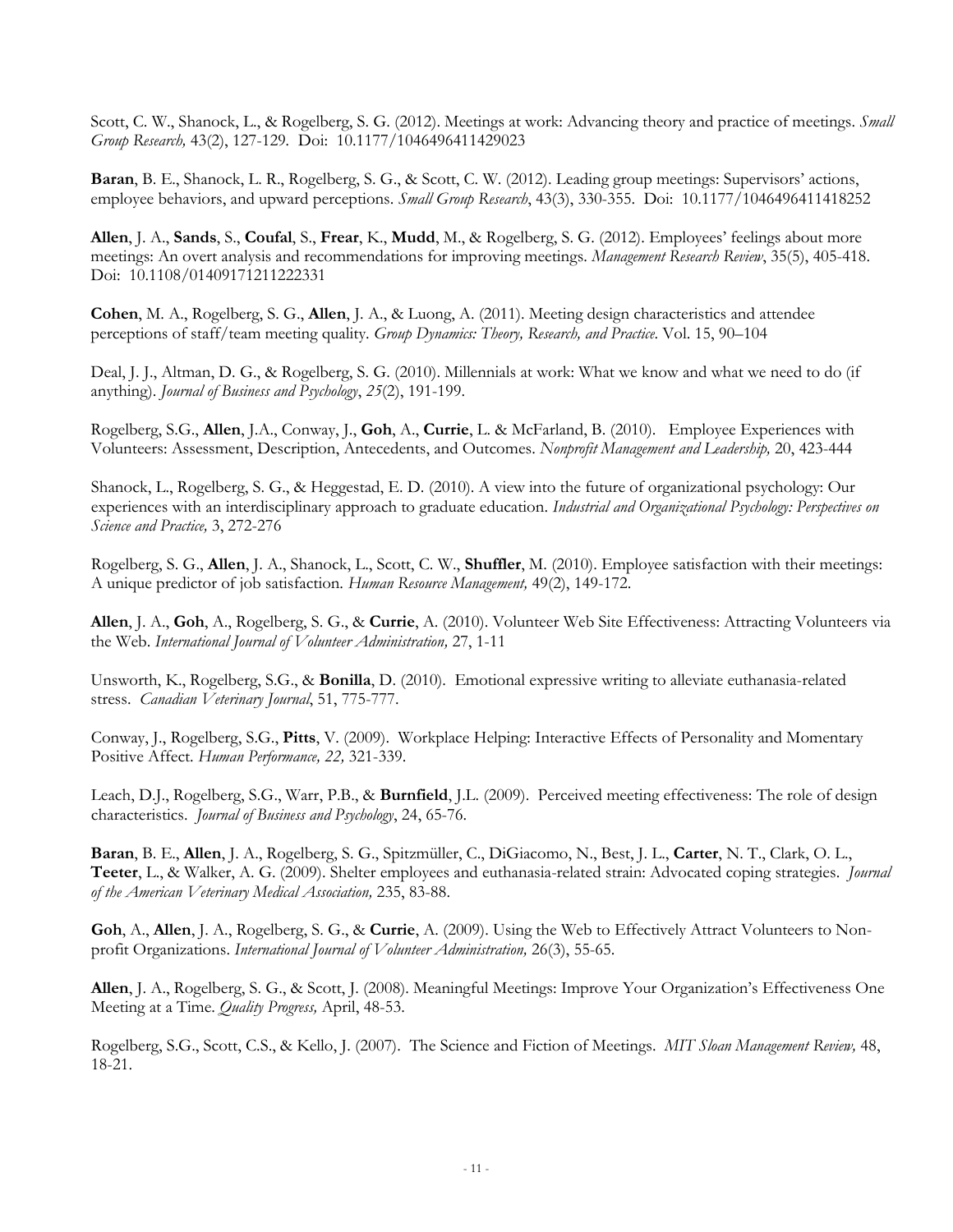Spitzmüller, C., **Glenn**, D., **Tunstall**, M.M. & **Barr**, C. D. & Rogelberg, S.G. (2007). Are survey nonrespondents bad organizational citizens? *International Journal of Selection and Assessment,* 15, 449- 459.

Rogelberg, S.G. & Stanton, J.M. (2007). Understanding and Dealing with Organizational Survey Nonresponse. *Organizational Research Methods,* 10, 195-209.

Rogelberg, S.G., Natalie DiGiacomo, N, Reeve, C.L., **Spitzmüller**, C., **Clark**, O., **Schultz**, L., **Walker**, A., **Gill**, P., and **Carter**, N. (2007). What Shelters Can Do about Euthanasia-Related Stress: An Examination of Recommendations from those on the Front Line. *Journal of Applied Animal Welfare Science,* 10, 331-347.

Rogelberg, S.G., Reeve, C.L., **Spitzmüller**, C., b, O., Natalie DiGiacomo, N., **Schultz**, L., **Walker**, A., **Gill**, P., and **Carter**, N. (2007). Animal Shelter Worker Turnover: The Impact of Euthanasia Rates, Euthanasia Practices, and Human Resource Practices. *Journal of the American Veterinary Medical Association,* 230, 713-719

Rogelberg, S. G., Leach, D.J., Warr, P.B., & **Burnfield**, J.L. (2006). "Not Another Meeting!" Are Meeting Time Demands Related to Employee Well-being? *Journal of Applied Psychology*, 1, 86-96.

Rogelberg, S.G., Scott, C.S., & Kello, J. (2006). Meetings at Work: Burnout and Effectiveness. *Peking University Business Review,* 26, 140-145.

Rogelberg, S.G., **Spitzmüller**, C., **Little**, I.S., & Reeve, C.L. (2006). Understanding Response Behavior to an Online Special Topics Organizational Satisfaction Survey. *Personnel Psychology*, 59, 903-923

**Spitzmüller**, C., **Barr**, C., **Glenn**, D., Rogelberg, S., & **Daniel** (2006). "If you treat me right, I reciprocate": Examining survey nonresponse from an exchange perspective." *Journal of Organizational Behavior*, 27, 19-35.

Tepper, B.J., Uhl-Bien, M., Kohut, G.F., Rogelberg, S.G., Ensley, M.D., & Lockhart, D. (2006) Subordinates' resistance and managers evaluations of subordinates performance. *Journal of Management,* 32, 185-209.

Leach, D. J., Wall, T. D., Rogelberg, S. G., & Jackson, P. R. (2005). Team autonomy, performance, and member job strain: Uncovering the teamwork KSA link. *Applied Psychology: An International Review,* 54, 1-24.

**Luong**, A. & Rogelberg, S.G. (2005). Meetings and more meetings: The relationship between meeting load and the daily well-being of employees. *Group Dynamics: Theory, Research and Practice,* 1, 58-67.

Reeve, C. L., Rogelberg, S.G., **Spitzmüller**, C. & DiGiacomo, N. (2005). The "caring-killing" paradox: Euthanasiarelated strain among animal shelter workers. *Journal of Applied Social Psychology,* 35, 119-143.

Gordon, A. K., **Cohen**, M. A., **Grauer**, E., and Rogelberg, S.G. (2005). Innocent flirting or sexual harassment? Perceptions of ambiguous work-place situations. *Representative Research in Social Psychology,* 28, 47-58*.*

Reeve, C.L., **Spitzmüller**, C., Rogelberg, S., **Walker**, A., **Schultz**, L., & **Clark**, O. (2004). Animal-shelter workers' adjustment to euthanasia-related work: Identifying turning-point events through retrospective narratives. *Journal of Applied Animal Welfare Science,* 7, 1-25.

Rogelberg, S.G. & **Fuller**, J.A. (2004). Helping those who help others: The necessity, benefits, and challenges associated with pro bono work. *Organizational Development Journal,* 22, 61-68.

**Burnfield**, J. L., Rogelberg, S. G., Leach, D. J., & Warr, P. B. (2003). Laying a solid foundation for Internet surveys: An international case study. *Journal of e-Commerce and Psychology,* 3(3), 89 - 106.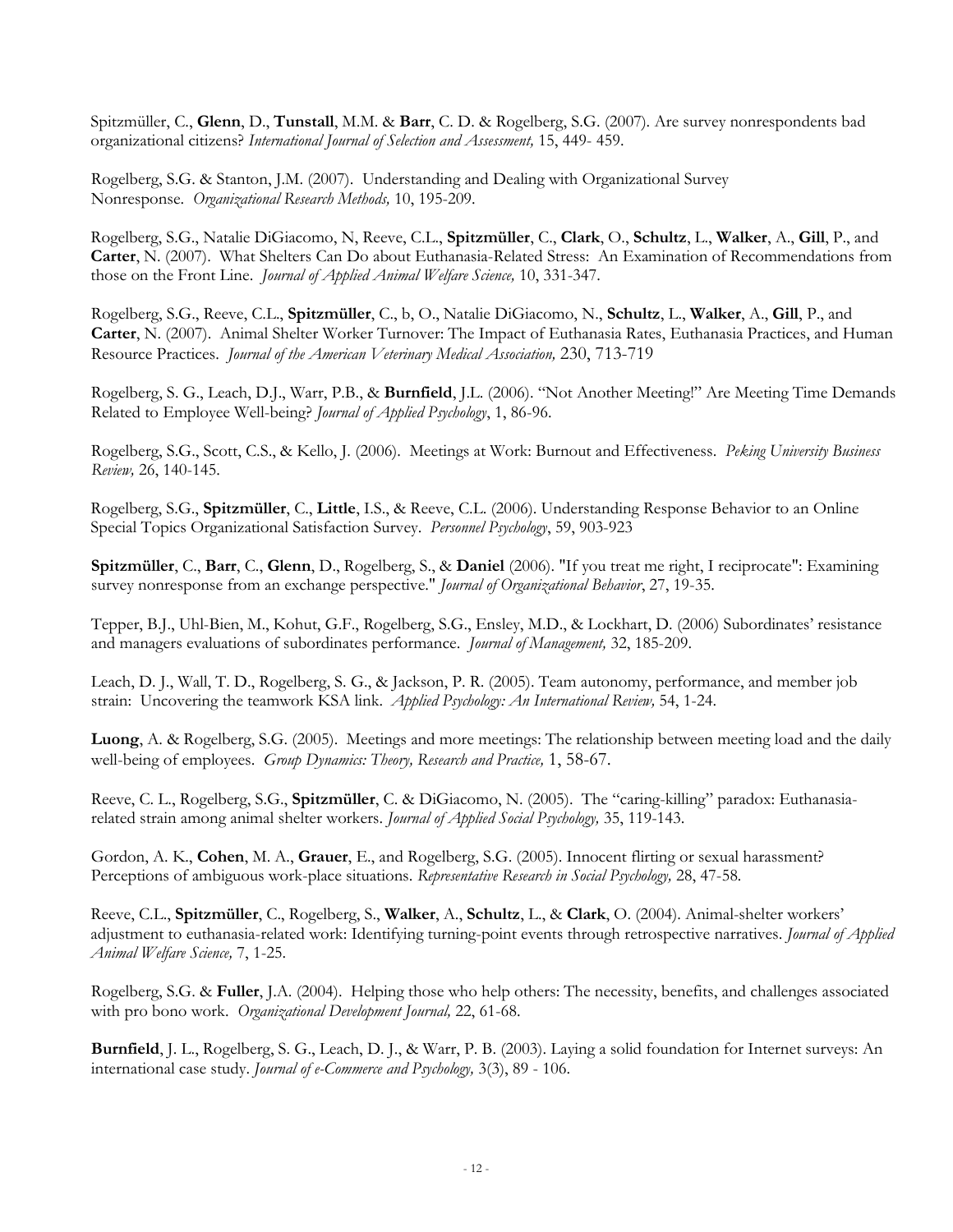**McClough**, A. & Rogelberg, S.G. (2003) Selection in teams: An exploration of the teamwork knowledge, skills, and ability test. *International Journal of Selection and Assessment,* 11, 56 - 66.

Rogelberg, S.G., Conway, J.M., **Sederburg**, M.E., Spitzuller, C., **Aziz**, S. & Knight, W.E. (2003) Profiling active and passive nonrespondents to an organizational survey. *Journal of Applied Psychology,* 88, 1104-14.

Rogelberg, S.G., **O'Connor**, M.S., & **Sederburg**, M. (2002). Using the stepladder technique to facilitate the performance of audio conferencing groups. *Journal of Applied Psychology,* 87, 994-1000.

**Andrews**, T., & Rogelberg, S. G. (2001). A new look at service climate: Its relationship with owner service values in small businesses. *Journal of Business and Psychology,* 16, 119-131.

**Hoffman**, J. R., & Rogelberg, S. G. (2001). All Together Now? College Students' Preferred Project Group Grading Procedures. *Group Dynamics: Theory, Research, and Practice,* 5, 33-40.

Mellor, S., Mathieu, J. E., Barnes-Farrell, J. L., & Rogelberg, S. G. (2001). Employees' nonwork obligations and organizational commitments: A new way to look at the relationships. *Human Resource Management Journal,* 40, 171-184.

Rogelberg, S. G., **Fisher**, G. G., **Maynard**, D, Hakel, M.D., & **Horvath**, M. (2001). Attitudes Toward Surveys: Development of a Measure and its Relationship to Respondent Behavior. *Organizational Research Methods,* 4, 3-25.

Stanton, J.S. & Rogelberg, S. G. (2001). Using Internet/Intranet web pages to collect organizational research data. *Organizational Research Methods,* 4 199-216.

Bachiochi, P. D., Rogelberg, S. G., **O'Connor**, M. S., & **Elder**, A. E. (2000). The qualities of an effective team leader. *Organizational Development Journal,* 18, 11-27.

Church, A.H., Rogelberg, S.G., Waclawski, J. (2000). Since when is no news good news? The relationship between performance and response rates in multirater feedback. *Personnel Psychology,* 53, 435-451.

Rogelberg, S.G., Luong, A., **Sederburg**, M.E., & Cristol, D.S. (2000). Employee attitude surveys: Examining the attitudes of noncompliant employees. *Journal of Applied Psychology,* 85(2), 284-293.

Rogelberg, S. G., **Ployhart**, R., Balzer, W., & **Yonker**, R .D. (2000). Using policy capturing to examine tipping decisions. *Journal of Applied Social Psychology,* 29, 2567-2590.

Rogelberg, S. G., Barnes-Farrell, J. L., & Creamer, V. L. (1999). Customer service behavior: The interaction of service predisposition and job characteristics. *Journal of Business and Psychology*, 13, 421-435.

**Cowley**, A., Rogelberg, S. G., **Fisher**, G., & Bachiochi, P. D. (1998). Cynicism and the quality of an individual's contribution to an organizational diagnostic survey. *Organization Development Journal,* 16, 31– 41.

**Hoffman**, J. R., & Rogelberg, S .G. (1998). Understanding team incentive systems. *Team Performance Management Journal,*  4, 23-32.

Rogelberg, S. G., & **Luong**, A. (1998). Nonresponse to mailed surveys: A review and guide. *Current Directions in Psychological Science,* 7, 60-65.

Rogelberg, S. G., & **O'Connor**, M. S. (1998). Extending the Stepladder Technique: An examination of self-paced Stepladder groups. *Group Dynamics: Theory, Research and Pactice,* 2, 82-91.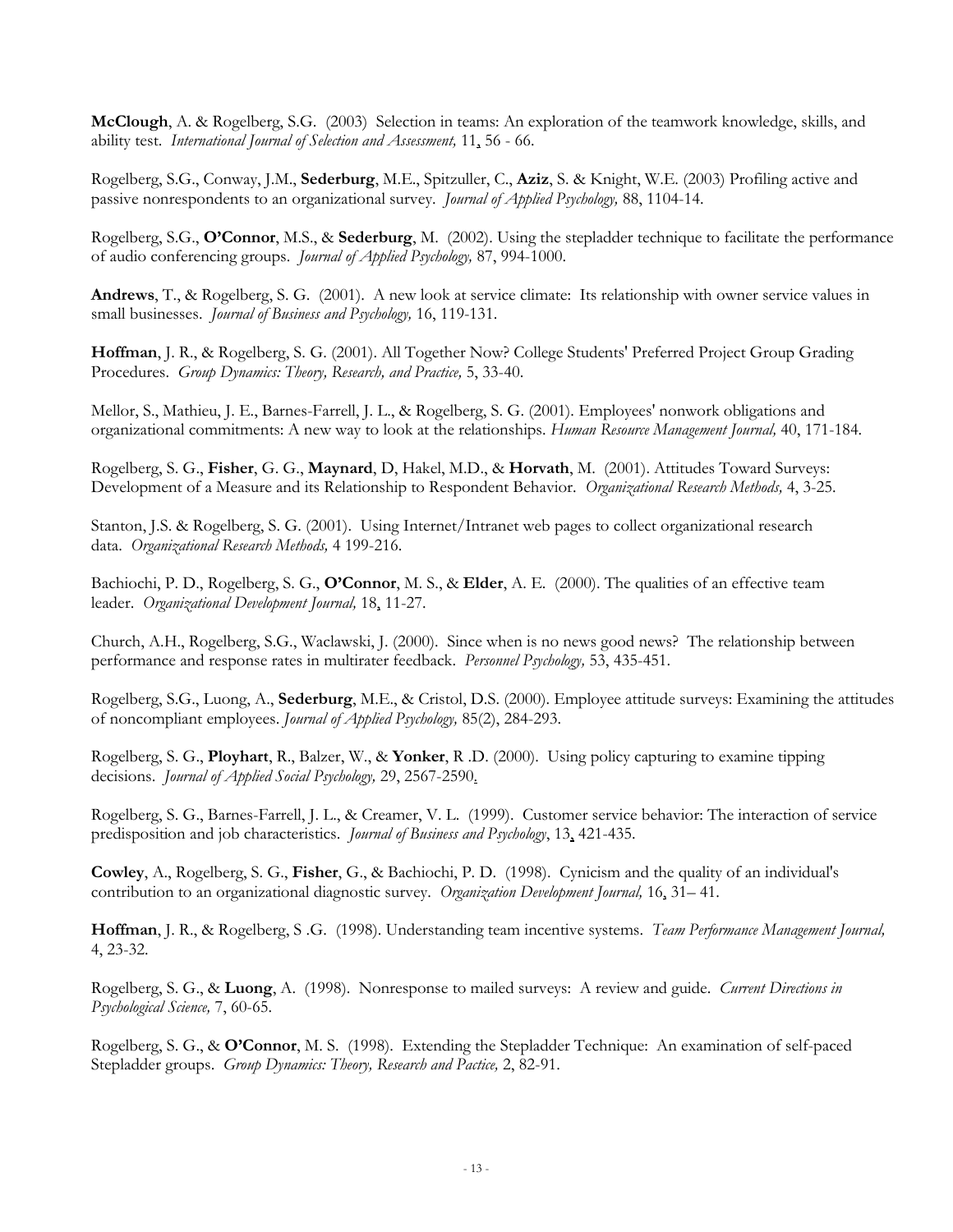Rogelberg, S. G., & **Rumery**, S. (1996). Gender diversity, team decision quality, time-on-task, and interpersonal cohesion. *Small Group Research,* 27, 79-90.

Rogelberg, S. G., Barnes-Farrell, J. L., & Lowe, C. A. (1992). The Stepladder Technique: A structure facilitating effective group decision making. *Journal of Applied Psychology,* 77(5), 730-737.

### **Book/Encyclopedia Chapters**

**Olien, J. L.,** Rogelberg, S. G., Lehmann-Willenbrock, N., **Allen, J. A.** (In Press). Exploring meeting science: Key questions and answers. In J. Allen, N. Lehmann-Willenbrock, & S. Rogelberg (Eds). *The Cambridge Handbook of Meeting Science (1st Edition)*. Cambridge: Cambridge University Press.

Scott, C., Allen, J. A., Rogelberg, S. G., & Kello, A. (2015). Five Theoretical Lenses for Conceptualizing the Role of Meetings in Organizational Life. In J. A. Allen, N. Lehmann-Willenbrock, and S. G. Rogelberg (Eds.) *The Cambridge Handbook of Meeting Science.* (pp. ???-???). New York, NY: Cambridge University Press.

Allen, J. A., Lehmann-Willenbrock, N., & Rogelberg, S. G. (2015). An Introduction to *The Cambridge Handbook of Meeting Science:* Why Now?. In J. A. Allen, N. Lehmann-Willenbrock, and S. G. Rogelberg (Eds.) *The Cambridge Handbook of Meeting Science.* (pp. ???-???). New York, NY: Cambridge University Press.

Rogelberg, S. G. & **Olien, Jessie** (2014). Research design. In N. Nicholson, P. Aidia, & M. Pilluta (Eds.). *The Blackwell Encyclopaedic Dictionary of Management: Organizational Behavior* (3rd Edition). (pp 346-347) Oxford: Blackwell.

Rogelberg, S. G. & **Olien, Jessie** (2014). Research Methods. In N. Nicholson, P. Aidia, & M. Pilluta (Eds.). *The Blackwell Encyclopaedic Dictionary of Management: Organizational Behavior* (3rd Edition). (pp 347-348) Oxford: Blackwell.

**Bickmeier, R., Lopina**, E.C., & Rogelberg, S.G. Accepted book chapter. Dirty Work, Well-Being and Performance. In Veldhoven, M & Peccei, R., *Well-being and performance at work.* Psychology Press (a Routledge/Taylor & Francis company). Part of the Current issues in Work and Organizational Psychology series.

**Lopina**, E.C., & Rogelberg, S.G. (2013) Recruitment, retention, and motivation of volunteers in the nonprofit sector: A volunteer socialization perspective. In J. Olson-Buchanan, L.K. Bryan, & L.F. Thompson (Eds.), *Using I/O psychology for the greater good: Helping those who help others.* SIOP Frontiers.

**Allen**, J. A. & Rogelberg, S. G. (2012). Workplace Meetings. In R. Griffin (Ed.), *Oxford Bibliographies in Management.* New York: Oxford University Press.

**Spivack**, A.J., **Askay**, D.A. & Rogelberg, S.G. (2010). Contemporary Physical Workspaces: A Review of Current Research, Trends, and Implications for Future Environmental Psychology Inquiry. In F. Columbus (Ed.), *Environmental Psychology: New Developments*. New York, Nova Publishers, 37-62.

Scott, J. C., Rogelberg, S.G., & Mattson, B.W. (2010). Measuring and managing the talent management function. In R. Silzer & B. Dowell (Eds.), *Strategy- Driven Talent Management,* Alexandria, VA: Jossey-Bass/Pfeiffer

Reeve, C.L., Rogelberg, S. G., Spitzmüller, C., & DiGiacomo, N. (2008). The "caring-killing" paradox. In M. Greco & P. Stenner (Eds.), Emotions: A social science reader (pp. 283-289). New York, NY: Routledge.

Rogelberg, S. G. (2006). Meetings at Work. In Rogelberg, S. G. (Ed.) (2006). *The Encyclopaedia of Industrial and Organizational Psychology*, (pp 474 - 475) Sage Publishing, California.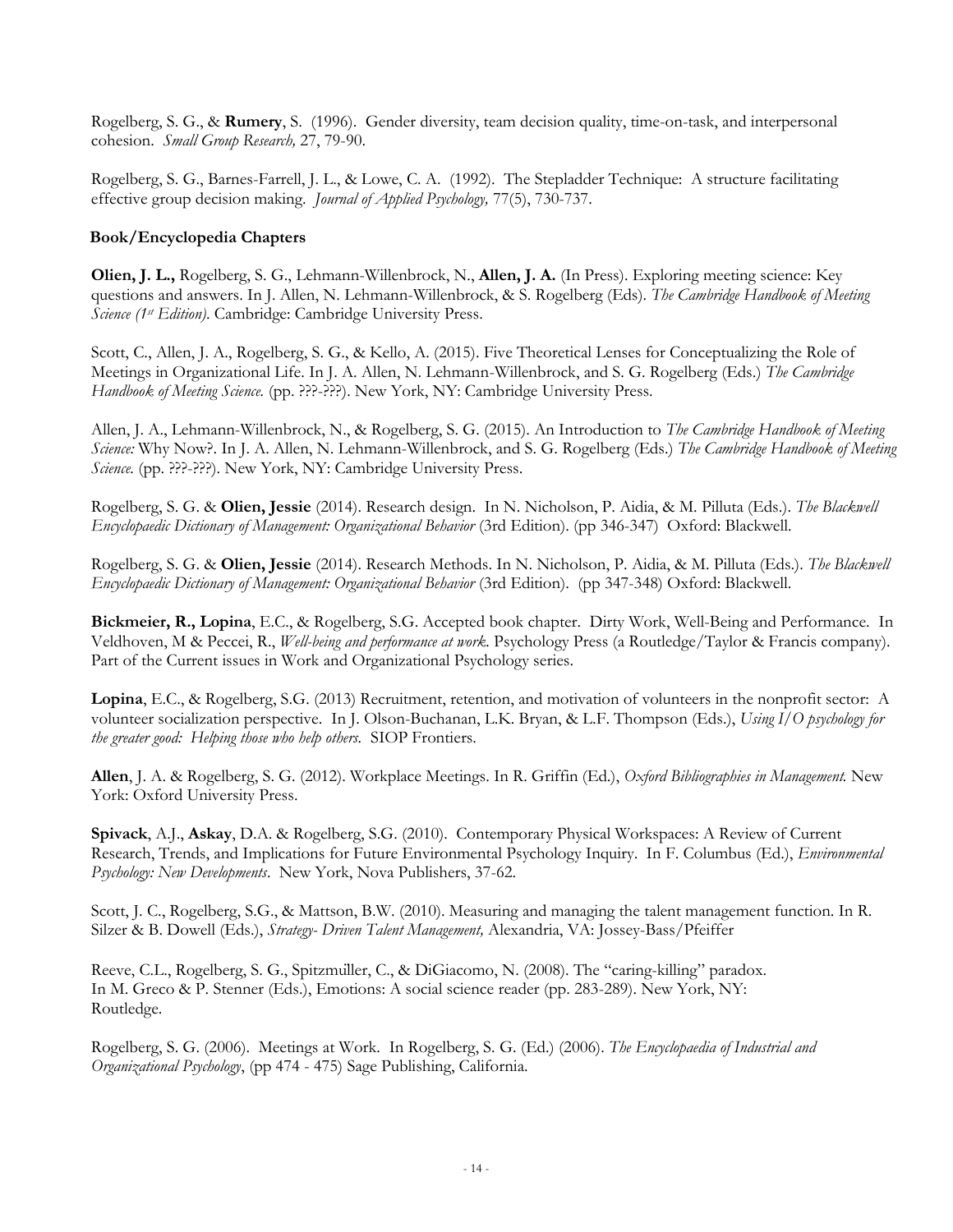Rogelberg, S. G. (2006). Understanding Nonresponse and Facilitating Response to Organizational Surveys. In A.I. Kraut (Ed.), *Getting Action From Organizational Surveys: New Concepts, Methods, and Applications*. (pp 312-325) San Francisco, California: Jossey-Bass

Holman, D. J., Totterdell, P. & Rogelberg, S. G. (2005). A daily diary study of goal striving: The relationship between goal distance, goal velocity, affect, expectancies and effort. In N. M. Ashkanasy, W. J. Zerbe, & C. E. J. Hartel (Eds)., *Research on Emotion in organizations, Volume 1: The effect of affect in organizational settings*. (pp xxx - yyy) Oxford, UK: Elsevier Science.

Rogelberg, S. G. (2005). Research design. In N. Nicholson, P. Aidia, & M. Pilluta (Eds.). *The Blackwell Encyclopaedic Dictionary of Management: Organizational Behavior* (2nd Edition). (pp 346-347) Oxford: Blackwell.

Rogelberg, S. G. (2005). Research Methods. In N. Nicholson, P. Aidia, & M. Pilluta (Eds.). *The Blackwell Encyclopaedic Dictionary of Management: Organizational Behavior* (2nd Edition). (pp 347-348) Oxford: Blackwell.

Rogelberg, S. G, Church, A., Waclawski, J., & Stanton, J.S. (2002). Organizational Survey Research. In Rogelberg, S. (Ed.), *Handbook of Research Methods in Industrial and Organizational Psychology*. (pp. 141-160). London: Blackwell.

Rogelberg, S. G. & **Laber**, M. (2002). Securing our Collective Future: Challenges Facing Those Designing and Doing Research in Industrial and Organizational Psychology. In Rogelberg, S. (Ed.), *Handbook of Research Methods in Industrial and Organizational Psychology*. (pp. 479-485). London: Blackwell.

Stanton, J.S. & Rogelberg, S. G. (2002). Beyond online surveys: Internet research opportunities for industrial and organizational psychology. In Rogelberg, S. (Ed.), *Handbook of Research Methods in Industrial and Organizational Psychology*. (pp. 275-294). London: Blackwell.

Waclawski, J. & Rogelberg, S.G. (2001). Interviews and focus groups: Quintessential OD techniques. In Waclawski, J, & Church, A. (Eds), *Organizational Development: Data Driven Methods for Change*. (pp. 103-126) San Francisco: Jossey-Bass.

Rogelberg, S. G. & Waclawski, J. (2000). Instrument Design. In Bracken, D., Timmreck, C., & Church, A. (Eds), *Handbook of Multisource Feedback*. (pp. 79-95). San Francisco: Jossey-Bass.

# **Editorials - Journal of Business and Psychology**

Spector, P. E., Rogelberg, S. G., Ryan, A. M., Schmitt, N., & Zedeck, S. (2014). Moving the pendulum back to the middle: Reflections on and introduction to the inductive research special issue of Journal of Business and Psychology. *Journal of Business and Psychology*, 1-4.

Landis, R. S., James, L. R., Lance, C. E., Pierce, C. A., & Rogelberg, S. G. (2014). When is Nothing Something? Editorial for the Null Results Special Issue of Journal of Business and Psychology. *Journal of Business and Psychology*, *29*(2), 163-167.

Rogelberg, S.G., **Adelman**, M., & **Askay**, D. (2009). Crafting a successful manuscript: Lessons from 131 reviews. *Journal of Business and Psychology*, 24, 117-121.

Rogelberg, S.G. (2009). Journal of Business and Psychology: A new direction. *Journal of Business and Psychology*, 24, 1-3.

#### **Editor Reviewed Publications**

Rogelberg, S.G. (2011). She is Leaving. *Muddy River Poetry Review*, Fall edition.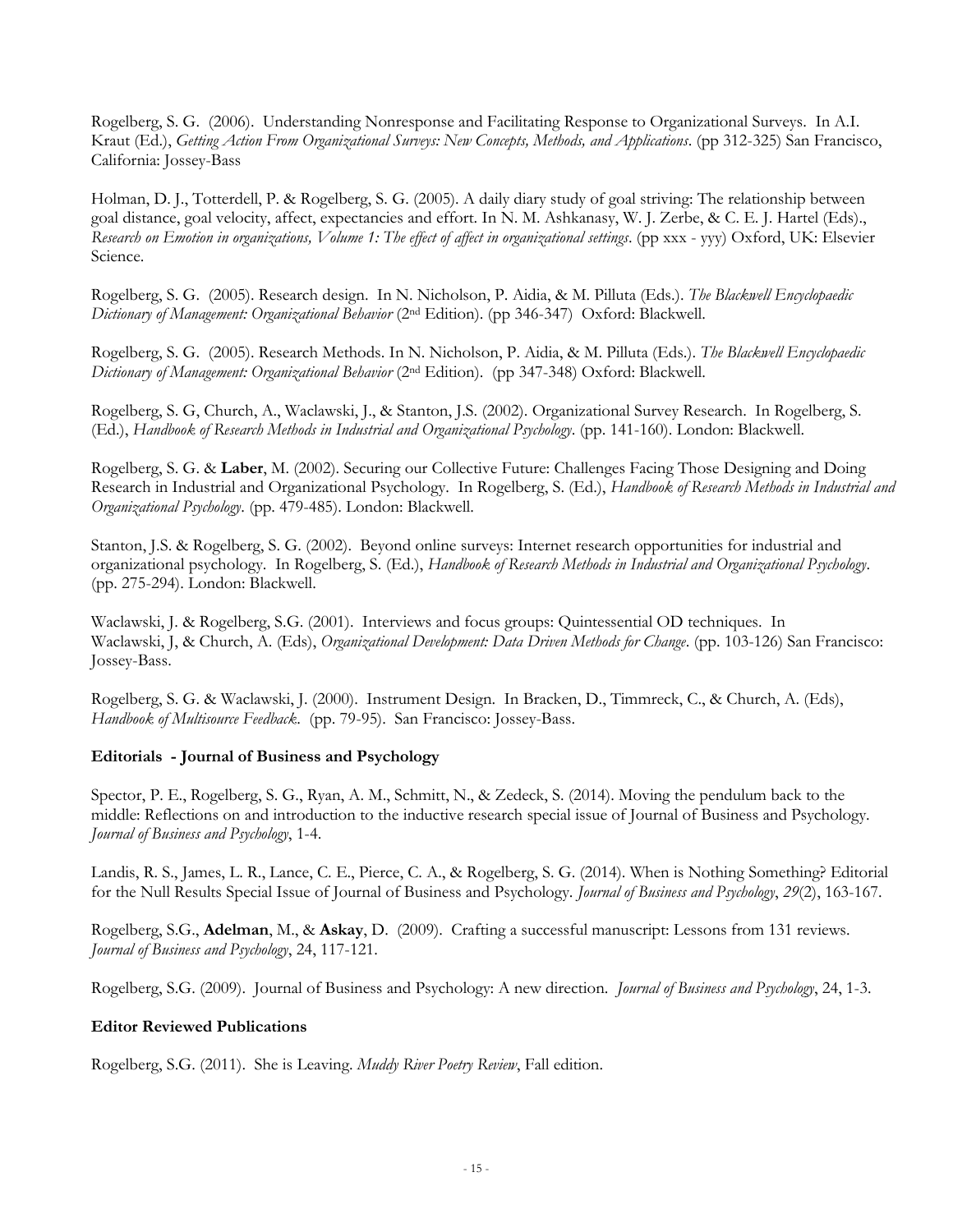Stanton, J. M., & Rogelberg, S. G. (2011). Analyzing survey nonresponse bias: A quick guide to n-bias techniques. *Personnel Testing Council of Metropolitan Washington,* 7(1), 7-9.

Rogelberg, S.G. (2006). Katrina Aid and Relief Effort (KARE). *The Industrial-Organizational Psychologist,* 43, 117-118.

Rogelberg, S.G. & Gill, P.M. (2004). The Growth of Industrial and Organizational Psychology: Quick Facts. *The Industrial-Organizational Psychologist,* 42, 25-27.

Rogelberg, S. G. (2002). The "All-Around" Academic: Improving Teaching and Maintaining Research Productivity. *The Industrial-Organizational Psychologist,* 40(2), 41-47.

Rogelberg, S. G, Church, A., Waclawski, J., & Stanton, J.S. (2001). Problems with and Potential Alternatives to Two Common Survey Practices: Data Reporting Via "Percent Favorables" and Normative Comparisons. *The Industrial-Organizational Psychologist,* 38(4), 99-106.

Conway, J. M., Piotrowski, M. J., & Rogelberg, S. G. (1999). Selection systems in practice: What are we doing? *The Industrial-Organizational Psychologist,* 37, 82-89.

Sederburg, M. E., & Rogelberg, S. G. (1998). 360 degree feedback: Advice from multiple sources. *The Industrial-Organizational Psychologist,* 36(2) 67-76.

Luong, A., & Rogelberg, S. G. (1998). How to increase your survey response rate. *The Industrial-Organizational Psychologist,*  36(1), 61-65.

Rogelberg, S. G. (1997). Book Review, How to Conduct Organizational Surveys by Edwards, Thomas, Rosenfeld, & Booth-Kewley. *Personnel Psychology,* 50, 752-754.

Rogelberg, S. G. (1996). Statistical Software Review, StatMost 3.0. *Personnel Psychology,* 49, 1048-1050.

#### **Editor- in-Chief Talent Management Essentials Book Series**

Stamoulis, D. (2009). *Senior Executive Assessment*. Oxford: Blackwell-Wiley Publishing

Ryan, A., & Tippins, N. (2009). *Designing and Implementing Global Selection Systems*. Oxford: Blackwell-Wiley Publishing

Pulakos, E. D. (2009). *Performance Management: A New Approach for Driving Business Results.* Oxford: Blackwell-Wiley Publishing

Allen, T. D., Poteet, M.L., & Finkelstein, L. (2009). *Designing Effective Mentoring Programs* (title tentative). Oxford: Blackwell-Wiley Publishing

Macey, W., Schneider, B., Barbera, K., & Young, S. (2009) *Employee Engagement.* Oxford: Blackwell-Wiley Publishing

Dorsey, D.W., Carter, G.W., & Cook, K.W. (2009) *Career Paths: Charting Courses to Success for Individuals, Organizations, and Industries.* Oxford: Blackwell-Wiley Publishing

Olson-Buchanan, J.B. & Boswell, W. (2009) *Mistreatment in the Workplace: Resolution and Prevention.* Oxford: Blackwell-Wiley Publishing

Reynolds, D. & Weiner, J. (2009). *Automated Staffing: Using on-line technologies to recruit and select employees:* Oxford: Blackwell-Wiley Publishing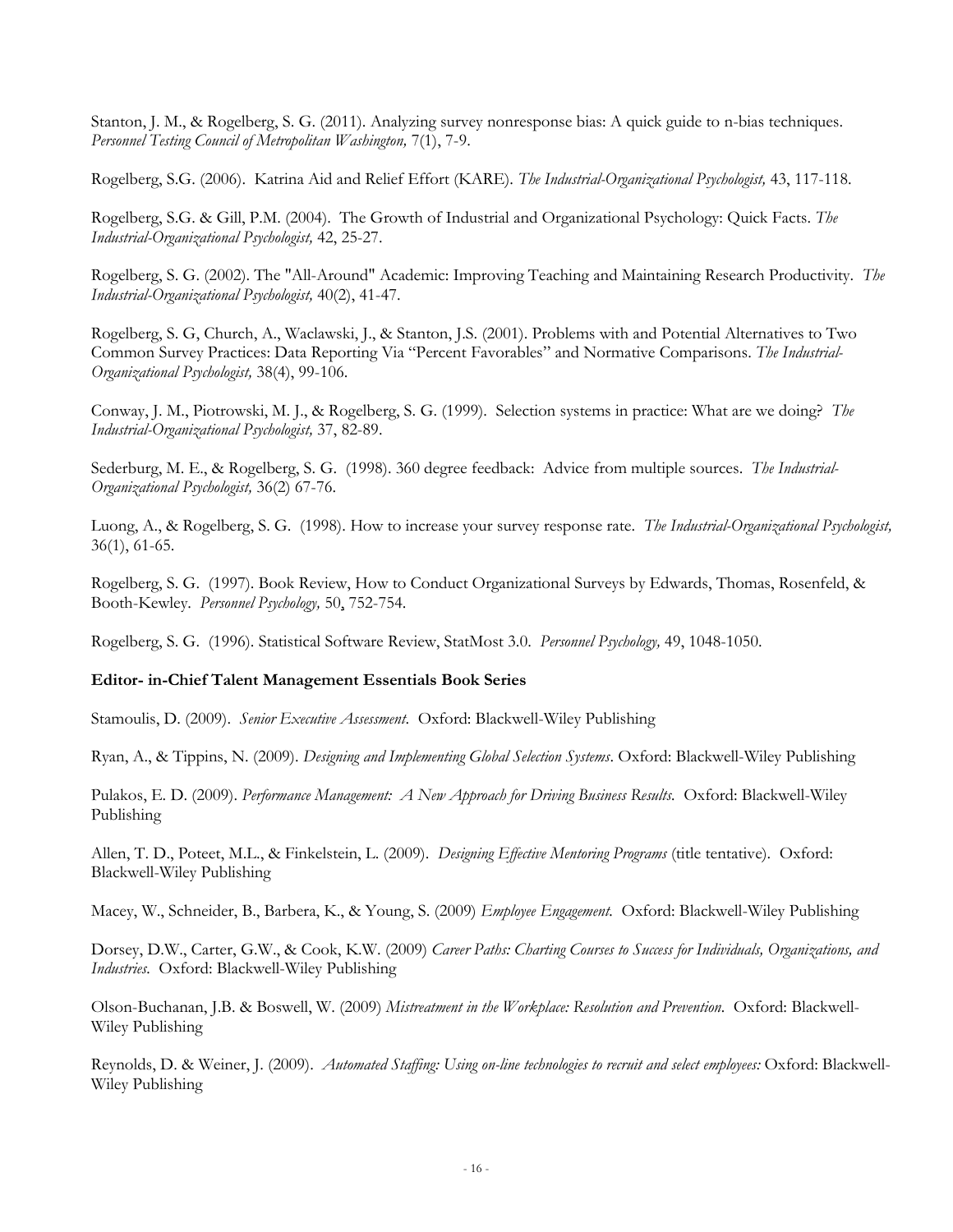Yost, P.R. & Plunkett, M.M. (2009) *Real-Time Leadership Development*. Oxford: Blackwell-Wiley Publishing

Valerio, A.M. (2009) *Developing Women Leaders: A Guide for Managers and Organizations.* Oxford: Blackwell-Wiley Publishing

# **9. Invited Addresses/Colloquia/Seminars**

(this is a representative, but not exhaustive list)

Publishing with success: To do and what not to do. (2013). Renmin University, China

Detecting and Dealing with Nonresponse Bias in Organizational Surveys. (2013). Renmin University, China

The Power of One's Thoughts: Leader Self-Talk as an Avenue for Research and Practice (2013). Renmin University, China

The Science of Meetings: Opportunities for Consultants to Promote Organizational Success (2012). DIOP. Hong Kong, China

The Science of Meetings at Work: Learnings, Implications, and Future Directions (2012). City University of Hong Kong. Hong Kong, China

The Science of Meetings at Work: Learnings, Implications, and Future Directions (2012). Hong Kong Baptist University. Hong Kong, China

Secrets of Successful Interdisciplinary Programs (2012). Center for Graduate Life, UNC Charlotte, Charlotte, NC.

A Better Way of Working: Unconventional Methods for Unlocking Team Effectiveness and Creativity (2012). The Arts and Sciences Council, Emerging Leaders, Charlotte, NC.

The Science of Meetings: Opportunities for Consultants to Promote Organizational Success (2011). METRO. NY, NY

Insights and Learnings from over 3000 Employees: What Are the Common Shelter Problem Areas and how can they be Fixed? (2011). Humane Society of the United States, Orlando Florida.

The Science of Meetings at Work (Yes! There is a Science!). (2011). The Arts and Sciences Council, Emerging Leaders, Charlotte, NC.

Surveys: Shouldering a Silent Burden: The Toll of Dirty Work. (2010). L'Université du Québec à Montréal, Canada.

Organizational Surveys: What does Nonresponse Really Mean and How to Deal with it (2010). L'Université du Québec à Montréal, Canada.

Creating and Maintaining an Impactful Volunteer Program: Insights from Three National Studies (2010). Humane Society of the United States. Austin, Texas.

The People Make the Place (2010). Humane Society of the United States.

The Meeting Epidemic: A Look at Understanding and Improving Meetings Systemically (2008). The Mayflower Group, Austin, Texas. Austin, Texas.

When Begging is not enough; Detecting and Dealing with Nonresponse Bias in Organizational Surveys (2010). The Society of Industrial and Organizational Psychology. Atlanta, Georgia.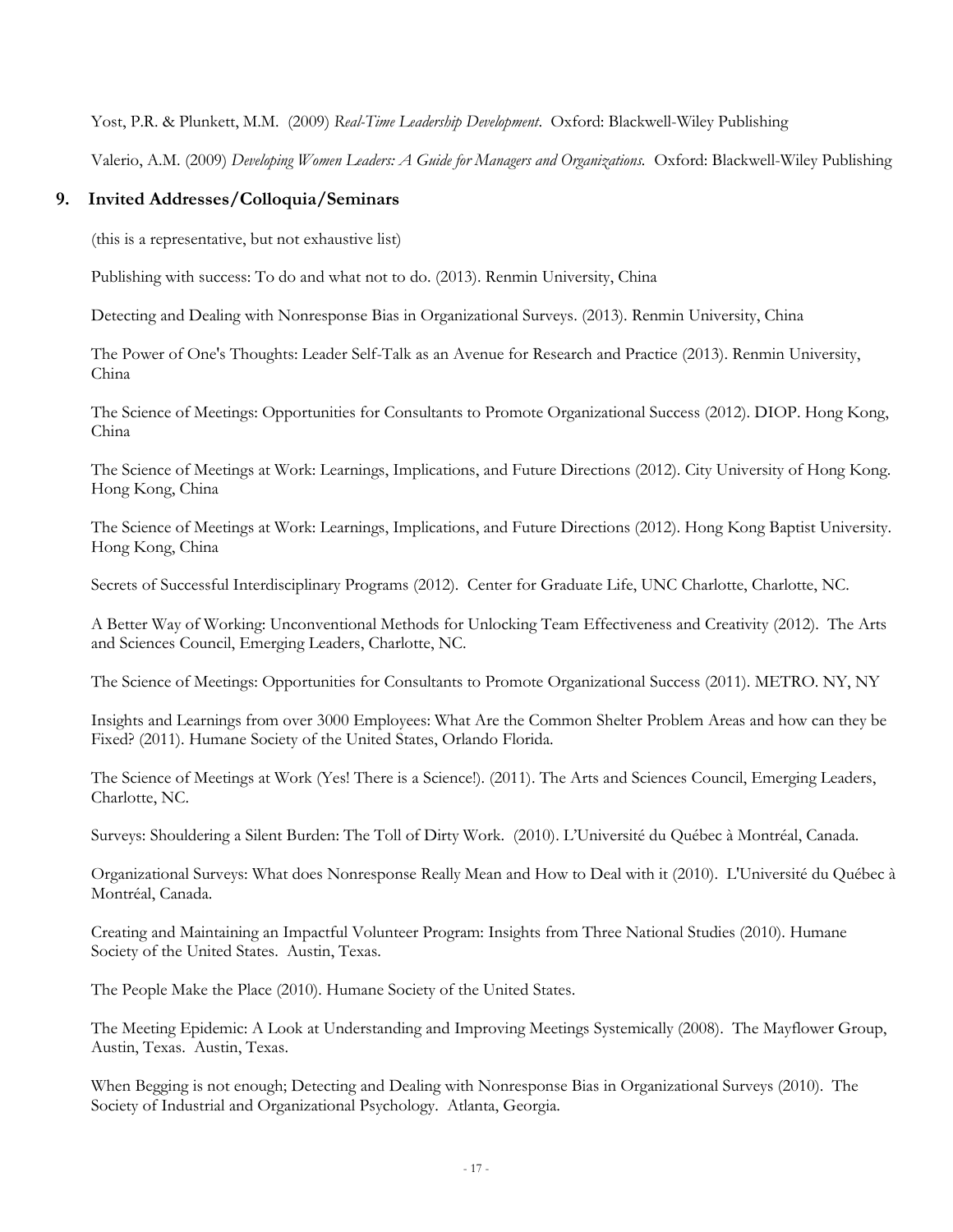Understanding and Dealing with Organizational Survey Nonresponse (2008). The Mayflower Group, Austin, Texas.

Doing Society's "Dirty Work" Takes a Toll (2008). The Humane Society of the United States, Washington, DC.

Employee Experiences with Volunteers (2008). The Humane Society of the United States, Washington, DC.

Spinning out of control with meetings: A systemic human resources response to prevent the crash and burn (2008). North Carolina SHRM. Concord, NC (with David Coole).

Meetings at work (2008). Concordia University. Montreal, Canada.

Enjoying the Job You Love to Hate (2008). 8th Annual Niner Research Across the Disciplines. Charlotte, NC. (with Linda Shanock).

The Meeting Epidemic: A Look at Understanding and Improving Meetings Systemically (2008). Charlotte Industrial Organizational Networking group. Charlotte, NC.

Achieving Success in both Teaching and Research (2007). The Academy of Management Junior Faculty Consortium, Philadelphia, PA.

Impact of euthanasia rates, euthanasia practices, and human resource practices on employee turnover in animal shelters (2007). Koret Shelter Medicine Program UC Davis School of Veterinary Medicine. Virtual meeting.

Understanding and Dealing with Organizational Survey Nonresponse (2006). Center for the Advancement of Research Methods and Analysis, Richmond, VA and Webcast to 110 Universities.

Achieving Success in both Teaching and Research (2006). The Academy of Management Junior Faculty Consortium, Atlanta, GA.

Shelter Diagnostic System. A Tool for Promoting Organizational Health and Well-Being (2006). Humane Society of the United States, Washington DC. (with Charlie Reeve).

Preparing for a Career and Succeeding in Academia (May, 2006). The Society for Industrial and Organizational Psychology Doctoral Consortium, San Diego, California. (With Charles Scherbaum).

Industrial and Organizational Psychology: Facts and Myths (2006). Carolinas Medical Center. Charlotte, North Carolina.

Work Meetings, Employee Well-Being, and Meeting Effectiveness (2006). Employment Management Association, Charlotte, North Carolina.

Not another meeting! Research on the impact of work meetings on employee well-being and methods to promote meeting effectiveness (2006). Tel Aviv University, Israel.

Not another meeting! Research on the impact of work meetings on employee well-being and methods to promote meeting effectiveness (2005). The Technion University, Israel.

"Not Another Meeting!" Are Meeting Demands Related to Employee Well-Being? (2004). Davidson College, North Carolina.

Psychology of Work: Facts and Myths (2004). Sister Mary Thomas Alive Group, Charlotte, North Carolina.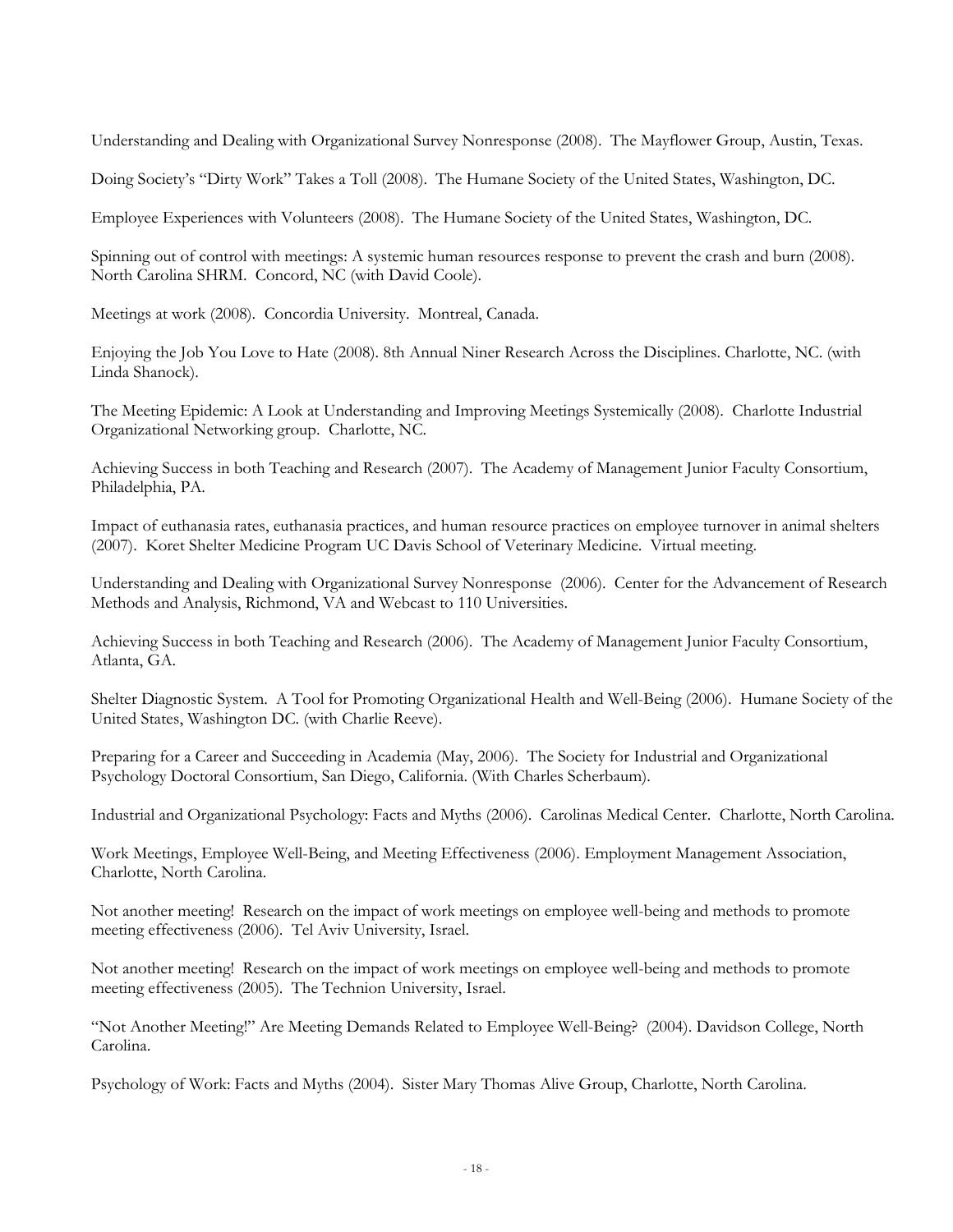What Do Organizational Science, Meetings, I/O Psychology, Nonresponse, Graduate Education, Teams, and Euthanasia Have in Common? (2004). Carolinas Organization Development Network, Charlotte, North Carolina.

Meetings and More Meetings: Are Meeting Time Demands Related to Employee Well-Being. (2004). The University of Sheffield, England.

Not another meeting! Research on meeting burnout, effectiveness, and satisfaction. (2004). North Carolina Industrial and Organizational Psychology Association. Greensboro, North Carolina.

Promoting Organizational Health And Well-Being: Research-Based Solutions. (2004). Animal Care Expo, Dallas, Texas. (With Charlie Reeve).

Euthanasia-related stress and employee well-being: Results from a national benchmarking study. (2003). Presentation given to The Humane Society of the United States. Gaithersburg, Maryland.

The unintended pain of euthanasia: Research examining the health and well-being of animal shelter employees (2003). Ohio Veterinary Medical Association annual conference, Columbus, Ohio.

Research on euthanasia-related stress: Preliminary findings and implications. (2002). Workshop presented at the 2002 Animal Care Expo, Miami Beach, Florida. (With Charlie Reeve and Christiane Spitzmüller).

Using the stepladder technique to facilitate the performance of audioconferencing groups (2002). Catholic University of Louvain, Belgium.

Active and passive nonrespondents to an organizational survey: Qui étès-vous? (2002). Catholic University of Louvain, Belgium.

Unconventional methods for improving team decisions (2002). Catholic University of Louvain, Belgium.

Designing effective organizational surveys and survey processes. (2002). The University of Sheffield, England.

Using the stepladder technique to facilitate the performance of audioconferencing groups. (2002). University of Northumbria at Newcastle, England.

Profiles of active and passive nonrespondents to an organizational survey. (2001). The University of Sheffield, England.

Profiling active and passive nonrespondents to an organizational survey. (2001). The University of Mannheim, Germany.

Good teaching does not mean bad research: Achieving teaching and research success. (2001). The Society for Industrial and Organizational Psychology Doctoral Consortium, San Diego, California.

No money, no problem: I/O Psychology outreach initiatives, pitfalls, and solutions. (2001) The Society for Industrial and Organizational Psychology Doctoral Consortium, San Diego, California.

Innovations in the teaching of statistics. (1999). Ferris State University, Michigan.

Unconventional methods for improving team decisions: Breaking out of the box. (1999). Strategies and Skills for Effective Teaming Conference, Texas.

Extending the Stepladder Technique: An examination of self-paced stepladder groups. (1998). BGSU Alumni Research Fellowship Colloquium, Bowling Green State University, Ohio.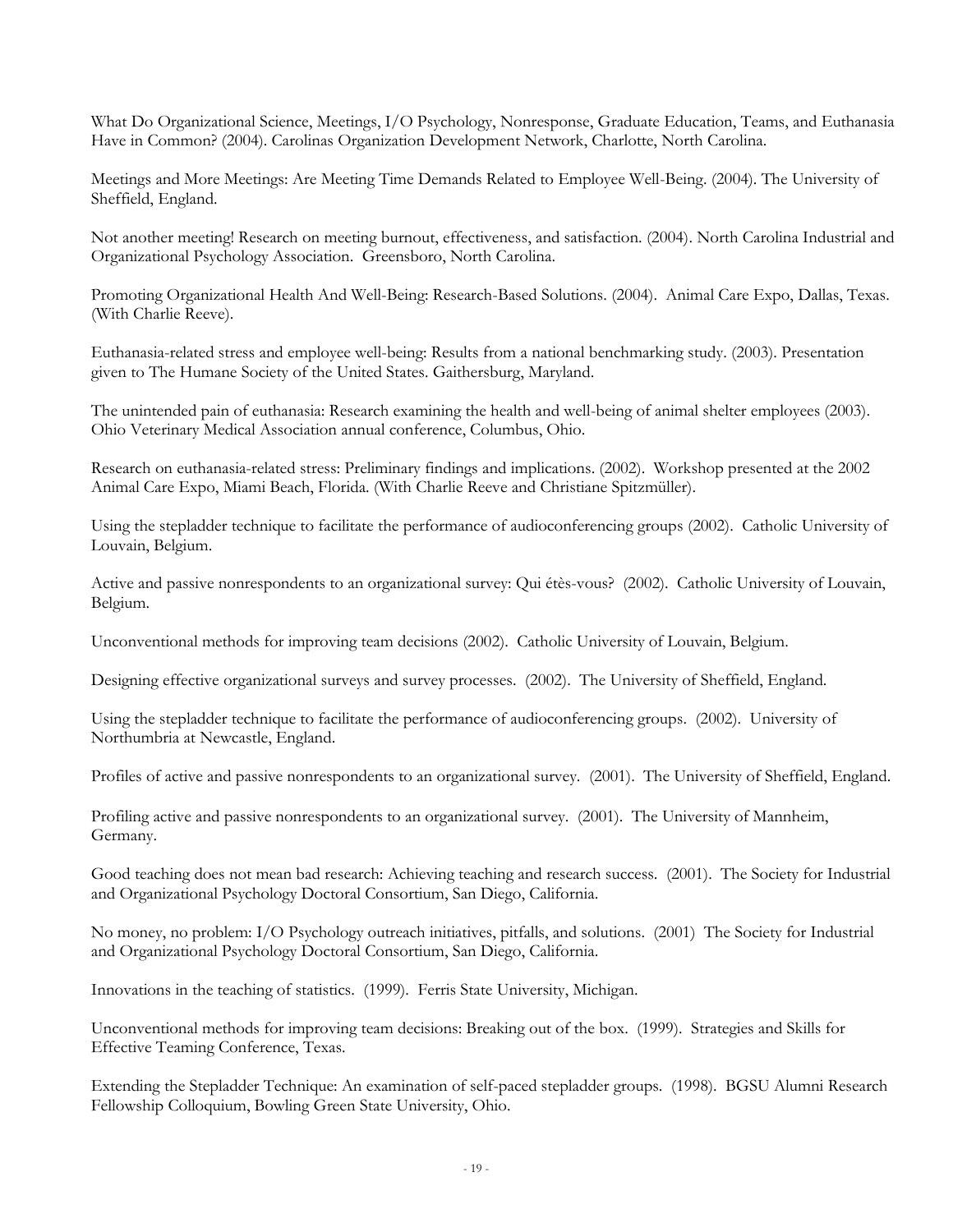Survey Design and Methodology: How to gain more meaningful responses. (1997). Michigan Association for Industrial and Organizational Psychology, Michigan.

Designing Surveys. (1997). Best Practices in Organizational Development and Change Conference, Ohio.

Quality and quantity of response to organizational surveys: An examination of respondents' attitudes towards surveys. (1997). Michigan State University, Michigan.

Industrial-Organizational Psychology. (1995). BGSU Psi Chi organization, Bowling Green State University, Ohio

Service Oriented Behavior, Customer Satisfaction and Organizational Profitability. (1994). Connecticut Applied Psychology Association, Connecticut.

How teams make decisions. (1993). Fifth Annual Connecticut Junior Science and Humanities Symposium, Connecticut.

# **10. Professional Conference Activities**

Conference presentations, panels, poster presentations, and symposia information available upon request.

# **11. Teaching Experiences and Pedagogical Scholarship**

#### Undergraduate Courses

Organizational Behavior, Teams Effectiveness, Organizational Psychology, Critical Issues in Management, Quantitative Methods I, Quantitative Methods II, Survey of I/O Psychology, Quality of Work Life, Independent study

#### MA or PhD Courses

Ethical/Professional Issues, Human Resources Management, Statistical Theory II, Team Process/Performance Seminar, Practicum, Motivation and Morale, Special Topics in I/O, Team Effectiveness and Survey Measurement Seminar, I/O Psychology. Organizational Science lab

#### MBA/EMBA Courses or Workshops

Organizational behavior, Human Behavior in Organizations, Unconventional methods in team decision-making, Leadership development via 360 degree feedback programs, Team effectiveness, Organizational survey research, Teleworking: Management challenges, Facilitating and doing the "vision thing", Expatriate management, Conflict management

#### Organizational Workshops

Leadership effectiveness, Selection process consultation and interviewer training, Leadership development, Team building, Team effectiveness, 360 degree feedback programs, Turnover and retention, Unconventional methods in team decision making, Conflict resolution, Achieving teaching excellence, Meeting effectiveness, Curriculum design

#### Student Supervision

I have supervised over 150 students on research and outreach activities. These students have been undergraduates, masters-level, and doctoral-level individuals. Although most are at my home institution, I also work with students and serve on dissertation committees at other institutions including University of Pennsylvania, University of Zurich, George Mason University, and Colorado State University. At any one point in time, I am typically working with at least 10 graduate students on projects. As for student I chair(ed), they include: Alexandra Luong, Gwen Fisher, Matt O'Connor, Matt Sederburg, Melissa Cohen, Tanya Andrews, Karen Ury, Glen O'Connor, Anita McClough, Jason Williams, Virginia Pitts, Joe Allen, Adrian Goh, Erika Lopina, Logan Justice and Robert Bickmeier.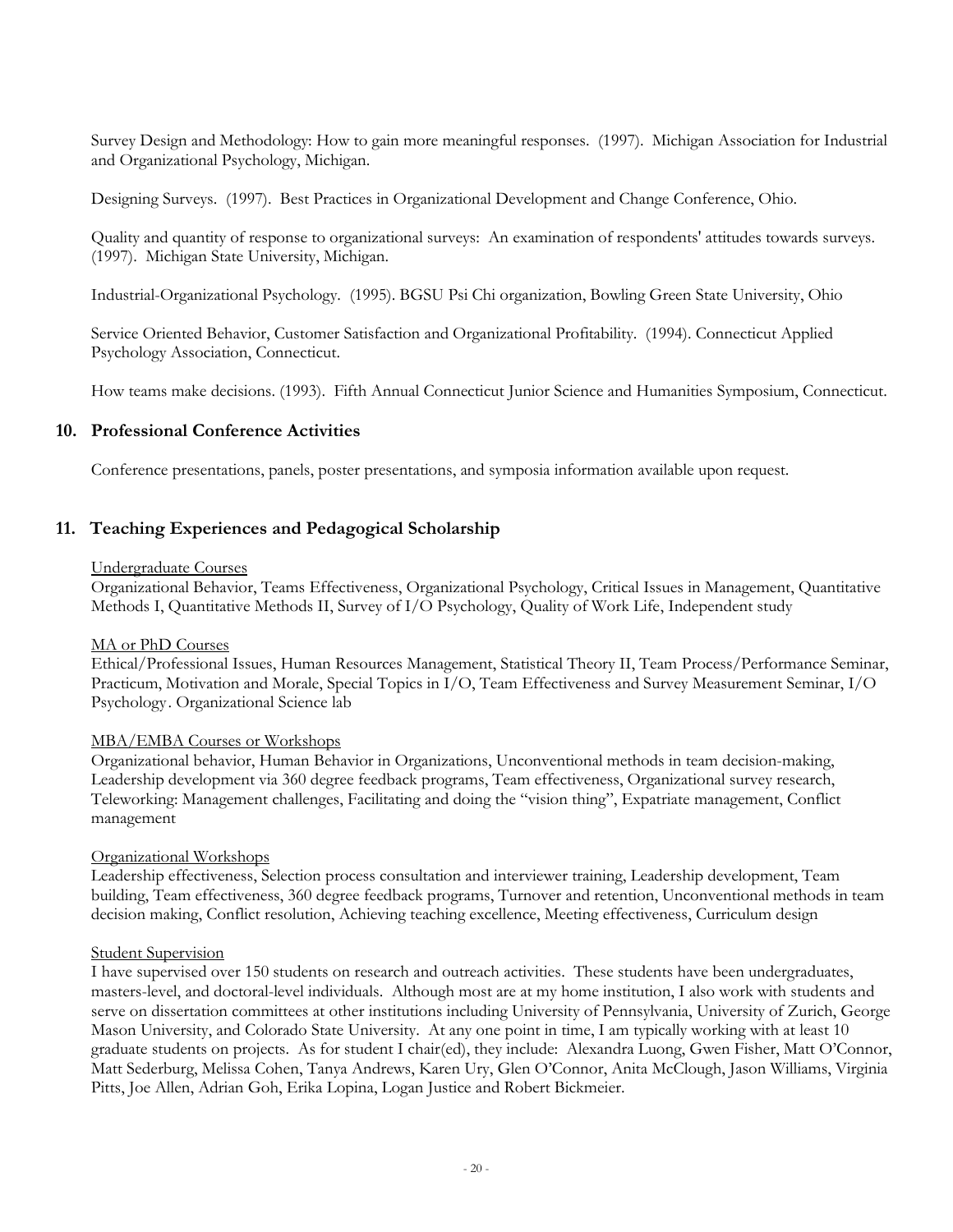# Pedagogical Presentations and Papers Presented to Educators

- A Quick Briefing about Fast Feedback in the Classroom (with Kim Buch).
- How to Plan and Execute a Successful International Sabbatical Experience. .
- Teaching the Practitioner Side of the Scientist-Practitioner Mode (with Alan Walker)
- STIIOP Conferences and Community Outreach Grant (with Julie Fuller)
- Student Perspectives on Innovations in Extending Training Beyond the Classroom (with Alan Walker and Julie Fuller)
- Active learning and student ownership in the classroom.
- College students, Dilbert and cynicism (with Alexandra Luong and Peter Bachiochi)
- Achieving Success in both Teaching and Research
- Preparing for a Career and Succeeding in Academia
- Good teaching does not mean bad research: Achieving teaching and research success.
- Innovations in the teaching of statistics.

# **12. Service**

# **Professional Service: Society Activities**

- International Advisory Board, The Institute of Work Psychology (IWP), University of Sheffield, UK. (2015-2016)
- Academy of Management, Junior Faculty Consortium speaker for HR, OB, and GDO (multiple years)
- Society of Industrial and Organizational Psychology Science and Research Officer (2011 )
- SIOP, Executive Board Member (2011 )
- SIOP Program Chair (2007-2008)
- SIOP, Past Program Chair (2008-2009).
- SIOP, Program Chair in-training (2006-2007).
- SIOP Program Steering Committee (2006 2007), Member
- SIOP Program Advance Taskforce (2006 -2007), Chair
- SIOP Sunday Seminars (2006 2007), Chair
- SIOP Katrina Relief and Assistance Effort (2005 2006), Chair
- SIOP Education and Training (2004-2006), Chair
- SIOP Teaching Institute Committee (outreach to minority populations) (2004- ), Member
- SIOP Doctoral Consortium, (1996-1998), Co-Chair.
- SIOP Education and Training Committee (1996-1998), Member
- Nominated for President of the Michigan Association of Industrial and Organizational Psychology (1997).
- AOM Reviewer (various years since 1994)
- SMA Reviewer (various years since 1994)

# **Board/Advisory Council Service**

- Registered Reports Committee, Center for Open Science (2014- )
- Heroik labs, Senior Advisory Board Member (2014-)
- Board Member, The Innovation Collaborative Research Network, England (2013-)
- VF Corp, Organization Development Advisory Council (2011 )
- Possibility Project, Board of Directors (2011 2013 )
- CENTAC, Advisory Board Member, (2010 -)
- Volunteer for a host of organizations

# **University of North Carolina Charlotte**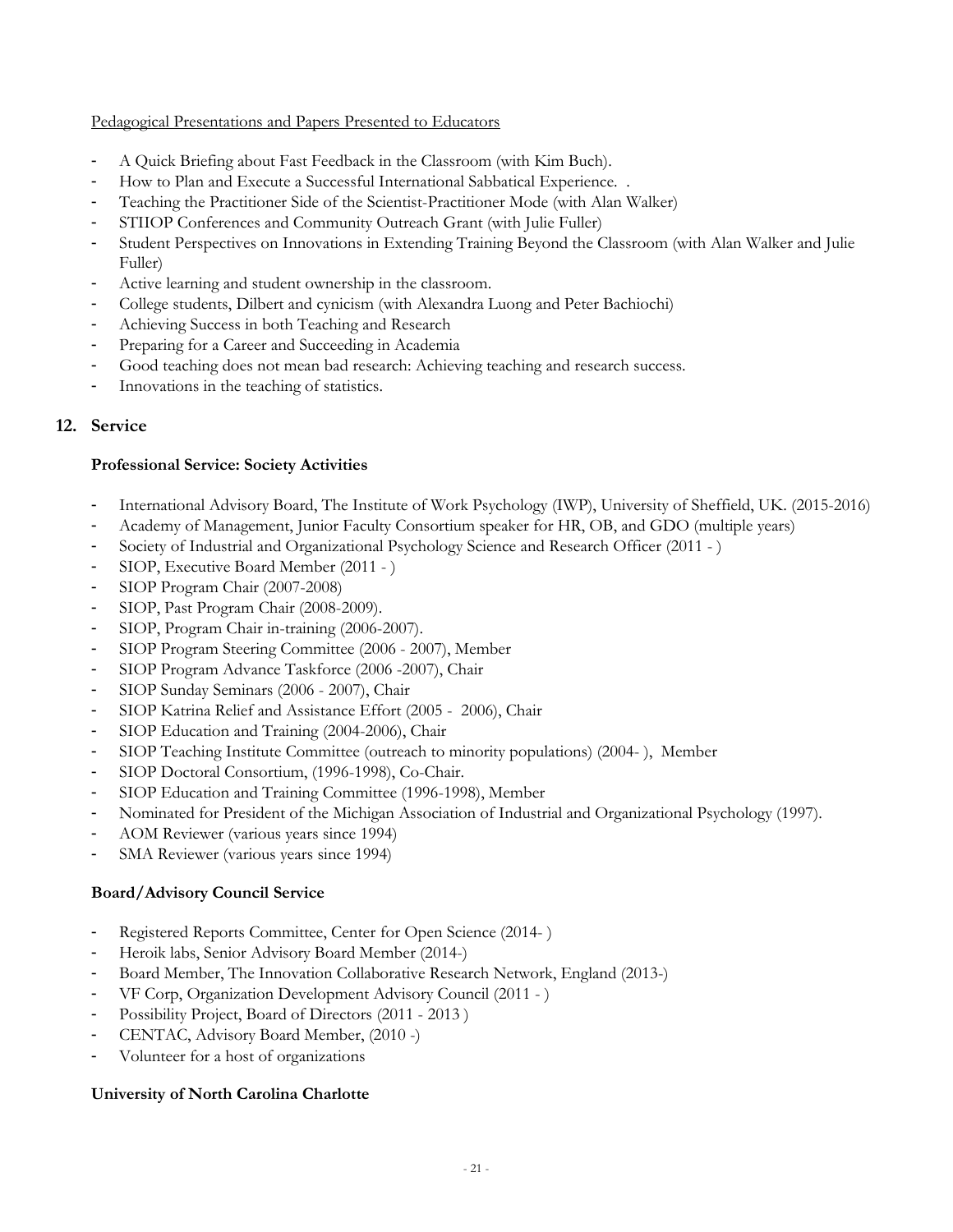- Internal review committee, Public Policy (2016-)
- Organizational Science Undergraduate Club mapping and event (2016)
- BCOB, Women in Business (for undergraduate students), Advisory member (2015-)
- CLAS Dean Council (2009-)
- Project Mosaic Advisory Board Member (2015-)
- Department of Management Search Committee (2014-)
- Department of Management Chair Review Committee (2014)
- University Professor Selection Committee, Chair (2014-)
- Liberal Arts and Sciences Employment Readiness Task Force, Chair (2014-)
- University Student Success Working Group (2013 2014).
- Innovation Salon member (2013-2014)
- University Committee Conflict of Interests and Commitments, Chair (2011-)
- EDBA, Establishment Committee, (2012-)
- Department Review Committee, Management Department, College of Business (2013-)
- Diversity and Inclusion Resource Council, College of Business (2011-)
- Department Review Committee Psychology Full Professors, Chair (2011 )
- Psychology Department Graduate Program Coordinating Committee (2011 -)
- Search committee, Management Chair, College of Business (2011)
- Department of Communication Studies Comprehensive Chair Evaluation Committee (2012)
- Internal Reviewer Evaluation of Sociology Department (2011-2012)
- Organizational Science Summer Institute Admissions Committee (2012, 2013)
- Summer Doctoral Teaching Associate program committee (2009, 2010, 2011)
- Leadership UNC Charlotte, workshop presenter on Meetings/Teams (2011)
- EMBA/Executive education design ad hoc committee, College of Business (2010)
- Task force to redesign undergraduate curriculum, College of Business (2010-2012)
- Search Committee member OB/HRM faculty position, College of Business (2010)
- Assistant Professor Search Committee, Psychology Department (2010)
- Member, Summer Doctoral Teaching Associates committee, Academic Affairs (2010, 2011)
- Search Committee member Associate Dean Faculty and Research, College of Business (2010)
- Search Committee member Associate Dean Finance and Operations, College of Business (2010)
- Search Committee member Associate Dean Graduate Programs, College of Business (2010)
- Member, Research Awards Administration Improvement Committee (2008-2010)
- Task Force Chair, UNC Tomorrow (2008)
- Search Committee member, College of Business Dean (2007 2008).
- Member, Promotion and Tenure Criteria Committee, Psychology Department (2007 2008).
- Graduate Committee, Psychology Department (2003 )
- Member, Department Reappointment, Promotion, and Tenure Committee, Psychology Department (2006 2007).
- Chair, Organizational Science Doctoral Planning and Establishment Committee (2003 2005).
- Chair, I/O Search Committee, Psychology Department (2003, 2004, 2006)
- Advisory Board Member, UNC Charlotte OD Certificate Program (2004 2005)
- Article contributor, Psychology Department Alumni Newsletter (2004)

# **Bowling Green State University Service**

- Created and implemented the Carla Smith Summer Fellowship Award (2003)
- Conducted peer assessment of untenured faculty teaching performance (2000 2003).
- Chaired the Graduate Student Election Committee (1995 1997, 2000 2001, 2002 2003).
- Qualitative review of colleague teaching evaluations for Salary Promotion and Tenure Committee (1995 2003).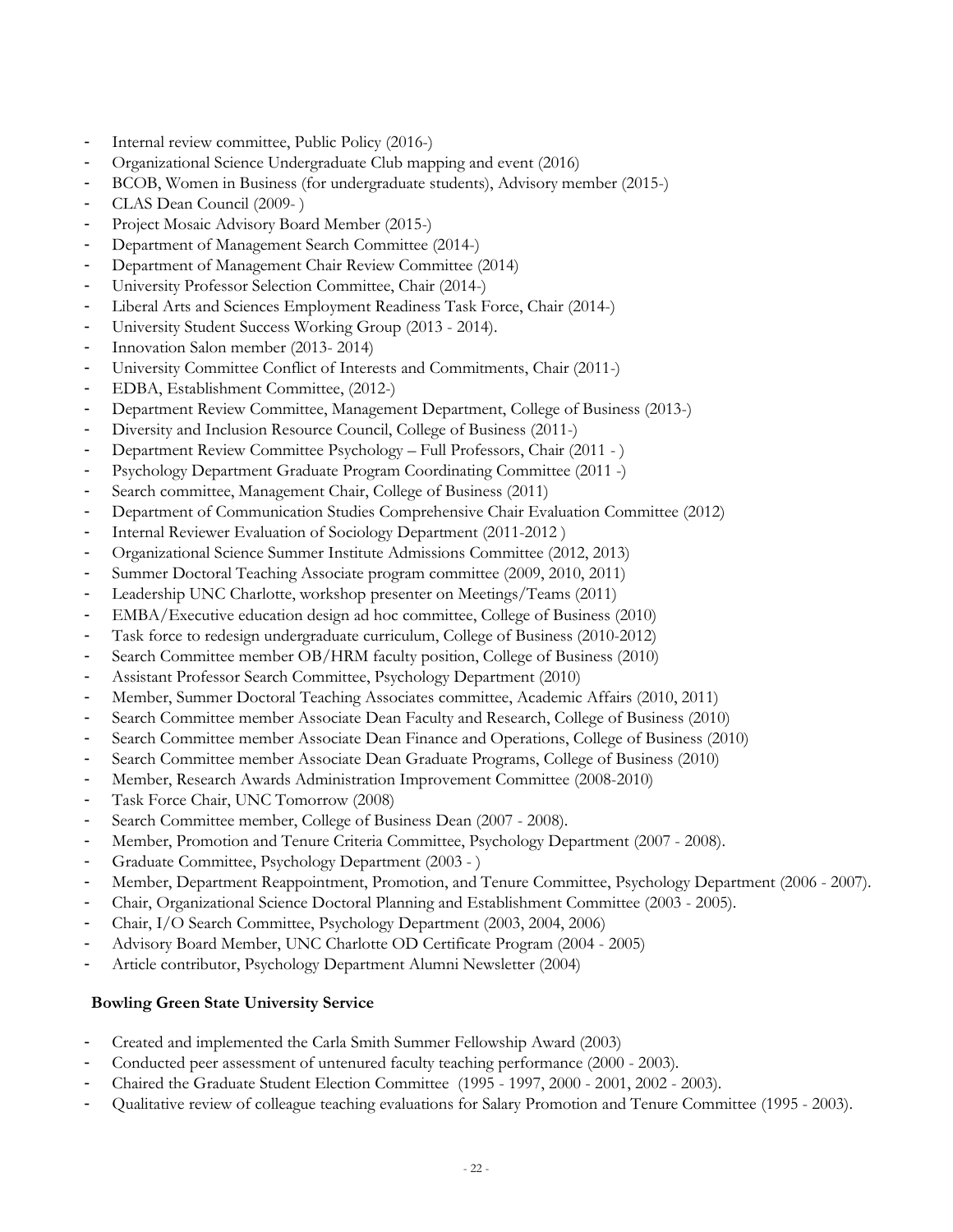- Faculty affiliation with quantitative psychology program (1997 2003).
- Freeburne Teaching Award Committee member. (2000 2001, 2003).
- Served on the Associate Dean of Arts & Sciences Selection committee (2001)
- Selection committee for Assistant Professor in Social Psychology position (1999 2000).
- Member of Schipper Award Selection Committee (1995 2001).
- Created and coordinated a bi-weekly brown bag lunch seminar series (1994 2001).
- Invited and served as the Bowling Green State University Commencement Speaker (2000).
- Served as the morning speaker at the BGSU Food Operations Management retreat (2000).
- Conducted a "focus workshop" for new faculty at BGSU. The workshop discussed teaching challenges and teaching effectiveness (2000).
- The Graduate Student Enhancement Program invited me to serve on the Graduate Teaching Awards selection committee (1999 - 2000).
- Collaborative nonresponse research with Institutional Research (1998-2001).
- Chair, I/O colloquium committee (1998 1999).
- The Provost Search Committee assembled a small group of university-wide "distinguished teachers" to be part of the Provost candidate review process. I accepted the invitation and served in this group (1999).
- Selection committee for internal training coordinator position (1999).
- Member of Strategy for Excellence Committee which acted as an advisory group to the department chair on administrative issues (e.g., personnel requests) (1997-1998).
- Created and conducted a lab demonstration for the President's Day open house recruitment weekend and the departmental preview days (1997, 1998).
- Participated in a program to recruit honors students to BGSU (1998).
- Participated in a community and corporate alliance strategy session (1998).
- Member of the PimLAB Advisory Committee. Helped with implementation of undergraduate statistics lab (1996- 1997).
- Member of a Faculty Search Committee for I/O Psychology (1995-1997).
- Participated in the Family and Faculty Discussion Program designed to orient students to BGSU (1995, 1996).
- Conducted supply and demand analyses for the introductory psychology subject pool (1995).
- Created and implemented undergraduate scholar award in Industrial and Organizational Psychology. Responsible for advertising and public relations associated with the award. (1995).

# **13. Outreach Programs**

Charlotte Mecklenburg School (2015-). Leader and designer. Growth mindset intervention for students and teachers. Working with Huntington Farms a Title One School. Leading a team of 6. Intervention designed for 6 fourth grade classes.

Shelter Employee Engagement and Development System. (2005 - ). Co-Founder of the Shelter Employee Engagement and Development System (SEEDS). SEEDS is a comprehensive tool designed specifically to help private and public animal shelters run better by collecting, synthesizing and analyzing employee attitudes, perceptions and opinions on key organizational issues. The issues include, but are not limited to, communication effectiveness, supervisory style, teamwork, peer-support, euthanasia practices, morale, trust, and the work itself. After facilitating the administration of the program and collecting all the data, we generate a report defining both what the agency or organization is doing well and where improvements can be made. This report prioritizes action steps identified by the SEEDS system as the most in need of attention. We provide SEEDS services to animal welfare organizations across the world. So as to increase access and impact, client organizations only pay for expenses. The SEEDS is the first organizational development tool of its kind to be provided to an industry in desperate need of support, animal welfare organizations. Have helped over 90 shelters.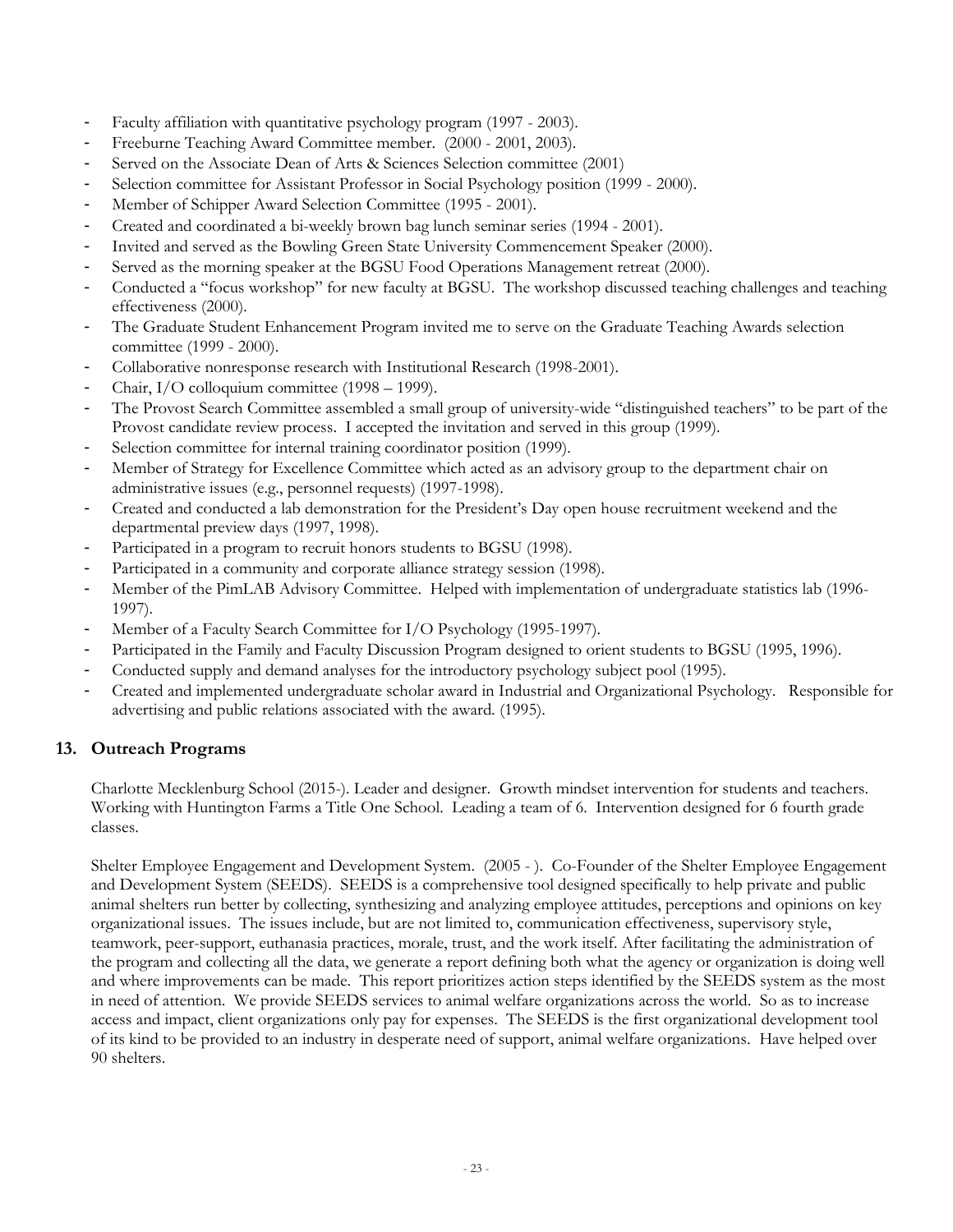Volunteer Program Assessment. (2009 - ) Led the creation a huge outreach initiative designed to aid nonprofit organizations by providing advice and counsel about the quality of their volunteer program. We do this by surveying their volunteers. We have created a fully automated system. We have corporate sponsors to offset all costs. We have worked with over 100 non-profits. Clients receive the service for free. Helped establish the outreach effort in 4 different universities to date. Expanded to Rescue Programs.

Outreach Grant Program. (1999 – 2003). Created and implemented, with a group of doctoral students, a competitive outreach grant program. The program is called, "Helping those who help others." The outreach grant was designed to benefit nonprofit service agencies. We work with the applicants to develop the grant proposals. Students and faculty review and choose the recipient of the outreach grant. The agency receiving the grant receives consultation services. At the same time, students gain project experience, grant writing, and grant reviewing experience.

Designed and implemented with a team of graduate students the People Practices Self-Check for animal shelters outreach program. This is an online interactive program to allowing shelters to diagnose and work to improve their talent practices.

# **14. Industry Experience**

# **Consulting Clients and Projects**

- Some companies that I provided consulting services for include: Vulcan Materials; Family Dollar, TIAA CREF, VF Corp; Proctor and Gamble; Carolina Tractor/Caterpillar; Balfour Beaty; Jones International University; Firelands Hospital; Brush Wellman Inc; Spartan Stores, Inc; Marathon Ashland Petroleum; The Andersons, Inc; Toledo Area Regional Transit Authority; Eastman and Smith LTD; IBM/Employment Solutions Corporation; Studio B; Paramount Healthcare; LONZA inc; Ferris State University; Educational Service Center; Mid American Information Services; Wood County Women's Care; Grace Cocoa; Stanford Jewish Community Center; Marshall-Qualtec, Applied Psychology Techniques; Cobham
- Supervisor assessment center development and implementation. Leadership development. Individual assessment. Quality improvement/process reengineering. Competency modeling. Job descriptions. Strategic HR. Designer of internet training materials. Organizational communication. Selection process consultation and interviewer training. Health survey strategy and consultation. Employee attitude survey data management and analysis. Team development. Organization climate and job satisfaction system development, implementation, and analysis. Organizational change. Retention and turnover analyses and intervention. Customer satisfaction system development and assessment. Recruitment and corporate image. 360 degree feedback. Team building and training. Strategic planning. Meeting facilitation. Individual development. Needs assessment. Executive training. Selection & testing. Management workshops.

# **Corporate Employment**

- International Business Machines Armonk, NY 1991 1992
- Javitch Associates Newton, MA 1990 1991
- Harvard University Program on Negotiation- Cambridge, MA1 988

# **15. Media Interviews Discussing Research Conducted**

# **Newspaper**

- Financial Times (2015). Improve job satisfaction and abolish meetings
- Wall Street Journal (2015). The Boss Is In: Quick, Look Happy.
- Wall Street Journal (2012). Want to Be CEO? What's Your BMI? New Research Suggests Extra Pounds, Large Waists Undermine Perceptions of Leadership Ability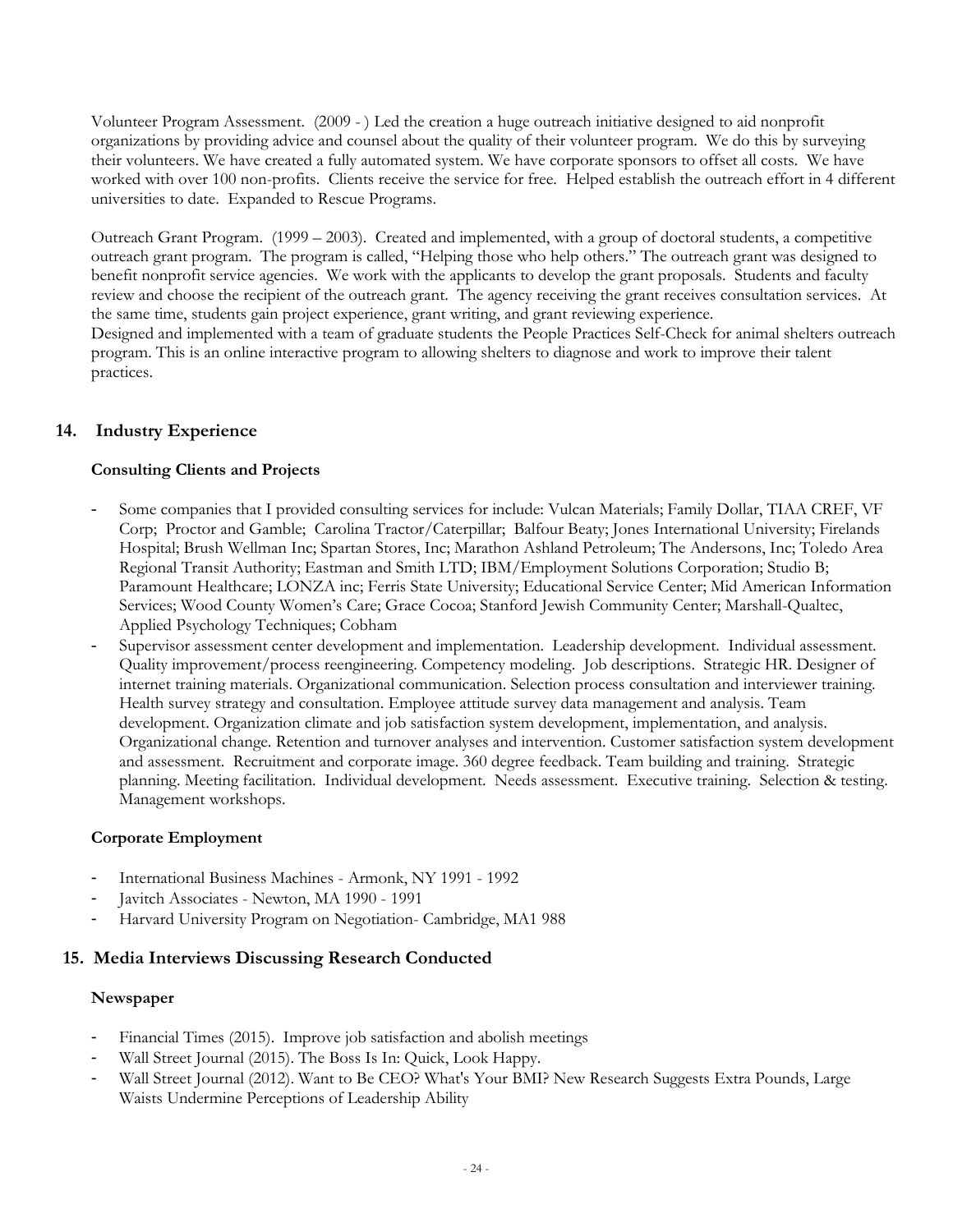- Wall Street Journal (2012). Sue Shellenbarger Reader Question Column.
- Inside Higher Education (2012). Editors with Ethics.
- Charlotte Observer (2012) Generational stereotypes entering the workplace.
- Wall Street Journal (2008). Another Meeting? Good. Another Chance to Hear Myself Talk.
- Canada National Post (2008). The pitfalls of collective brainpower
- Hartford Courant (2007). For the love of meetings.
- Raleigh News and Observer (2007). That's not my job: As workplace whining becomes more brazen, bosses and coworkers try to cope. Reprinted. Pueblo Chieftain, Miami Herald; Harford Courant
- LA Times (2006). Believe it or not, some people like meetings
- Wall Street Journal (2006). Corporate meetings go through a makeover
- Atlanta Journal Constitution (2006). How to make meetings better.
- Ottawa Citizen (2006). Like meetings? Chances are you've got nothing better to do
- Philadelphia Inquirer (2006). Meeting Production
- The Albuquerque Tribune (2006. Researchers target meetings at work.
- Anderson Independent Mail (2006). Are meeting making you crazy?
- London Guardian (2006). "Bored meetings. First on the agenda: Are meetings too long"
- Edmonton Sun (2006). "Like meetings? You're not alone"
- Gaston Living (2005). "UNCC study shows euthanasia-related strain among animal shelter workers"
- South Bend Tribune (2005). "Working and coping with 'the good death' Local animal shelter employees discuss the pressures of euthanasia."
- Lincoln Tribune (2005). "UNCC study shows euthanasia-related strain among animal shelter workers"
- Charlotte Observer (2003). "Work, family & precious little else"
- The Tallahassee Democrat (2002). "Animals destined for death"
- Sentinal Tribune Wood County (2002). "Animal 'caring-killing' role takes toll"
- Detroit Free Press (2002). "At area animal shelters, care often entails killing: Euthanasia taking toll on workers too"
- The Associated Press (2002). "Workers, volunteers suffer fallout from animal euthanasia" Printed in the Cleveland Plain Dealer. Printed in the Holland Michigan Sentinel.
- Houston Chronicle (1997). "Take heart: Quit complaining/Research links cynicism to cardiovascular disease"
- St. Louis Post Dispatch (1997). "Cynicism kills: 'Dilbert' like attitudes found to increase illness"
- The Chicago Tribune. (1997). "Cynicism. Memo to all Dilberts: Cut the complaints and give your heart a break."
- The Atlanta Journal/The Atlanta Constitution. (1997). "Counting the costs of cynicism."
- The Hartford Current. (1997). "Parental cynicism, pessimism not well placed at home."

# **Magazine (online and print)**

- Cracked Magazine (2013). 5 Things Everyone Hates (Science Says You Secretly Enjoy)
- Mens Health (2013). Your Worst Work Habit
- R&D Magazine (2012). Editors with Ethics.
- Animal Sheltering (2012). The People's Power: What do your staff really think? Knowing is half the battle.
- Animal Sheltering (2008). Support Your Local Euthanasia Technician: Study Gather Stress-Reduction Ideas from Those in the Most Difficult Jobs.
- Best Life (2007). Meetings.
- Europe Journal of Psychology (2007). Organizational Science: The New Frontier
- Scientific American Mind (2006). Meetings are great
- APA Monitor (2006). Meetings frustrate task-oriented employees, study finds
- Health Magazine (2006). Meeting with a mission
- Sciencedaily (2006). Scientific Study Finds Meetings At Work Decrease Employee Well-being, But Not For Everyone
- Discussed in National Geographic, Cooking light, Reliable Plant Magazine, Associations Now magazine,
- Fitness magazine, Sales and Marketing Management Magazine, and Popular Science Magazine.